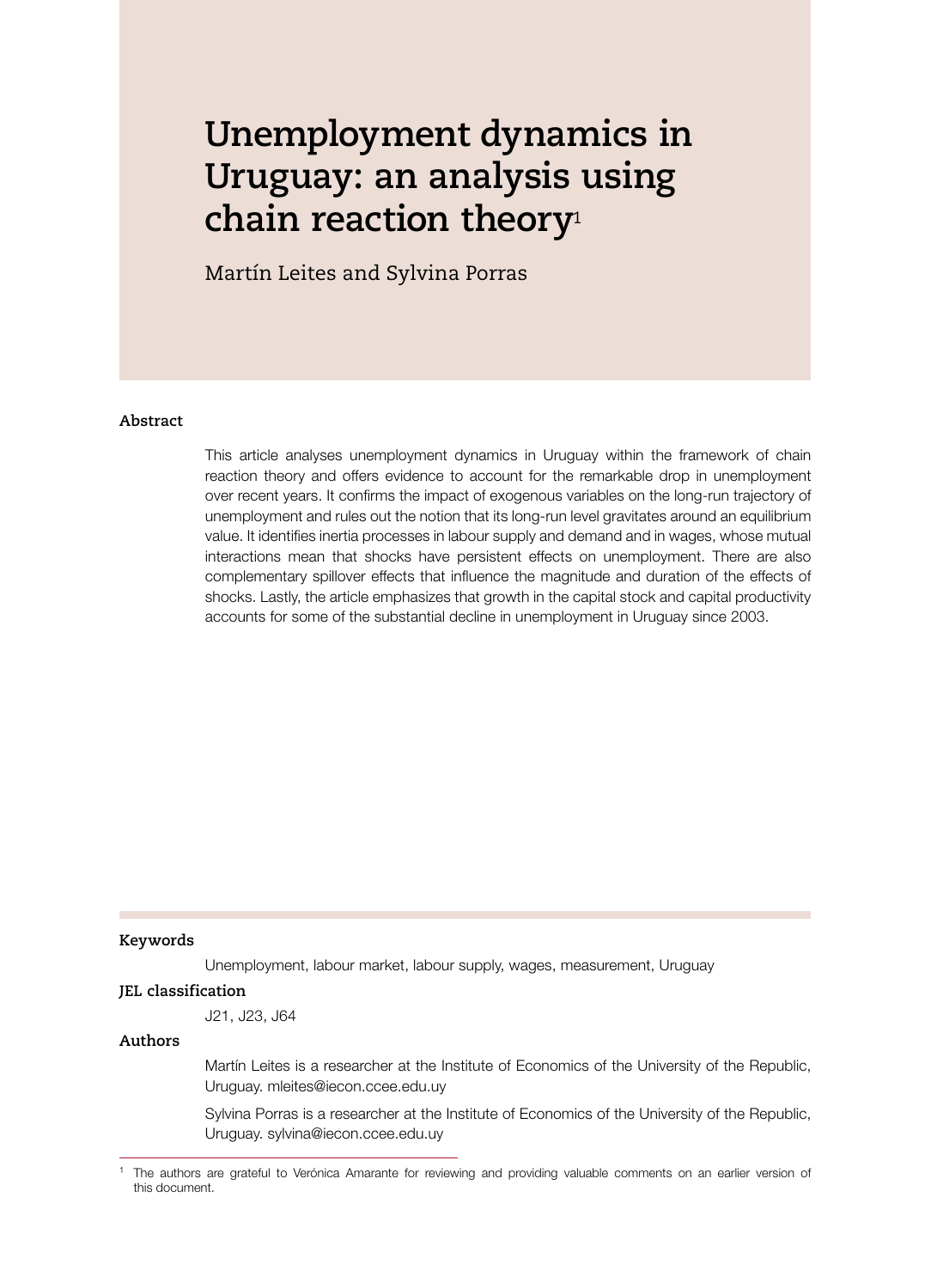## **I. Introduction**

The unemployment rate in Uruguay dropped by 12 percentage points between 2002 and 2011, and in recent years has remained at levels that are historically low relative to long-run performance. This suggests a degree of inertia in its dynamics, casts doubt on the existence of a natural rate of unemployment and raises questions about the factors explaining this process. In particular, the matter of how the evolution of long-run unemployment is connected to capital accumulation takes on considerable importance, as this variable became very dynamic in the period, increasing the country's production capacity. Figure 1 shows that in the late 1990s the dynamics of gross fxed capital formation began to move symmetrically relative to the unemployment rate. This suggests the hypothesis that this non-labour market variable could explain some of the drop in the unemployment rate through its positive impact on the demand for labour.



Source: Prepared by the authors, on the basis of data from the National Institute of Statistics (INE) and the Central Bank of Uruguay.

Earlier works studying unemployment dynamics in Uruguay used the most standard approaches in the economic literature: the natural unemployment rate approach and the hysteresis hypothesis. Their fndings do not conclusively show the existence of a natural rate of unemployment, and while demonstrating a degree of inertia, they do not provide evidence for the factors determining its evolution. The approaches used in these studies have three essential limitations: (i) they operate with one-equation models; (ii) they do not serve to link short- and long-run behaviour, and (iii) they rule out the introduction of trend variables to explain unemployment.

The purpose of the present study is to explain unemployment dynamics in Uruguay during the period from 1985 to 2011 by applying chain reaction theory, which has some advantages over more extended methods in answering the questions raised. This approach is more general and, instead of assuming that unemployment will converge on an equilibrium level or that the effect of shocks will be persistent (hysteresis), suggests a model for evaluating both hypotheses empirically. Second, it is less restrictive and can be used to identify the effects on the unemployment rate of shocks from variables that are exogenous to the labour market. According to Bande and Karanassou (2009), one of the key advantages of chain reaction theory is that it enables the effects of capital stock changes on the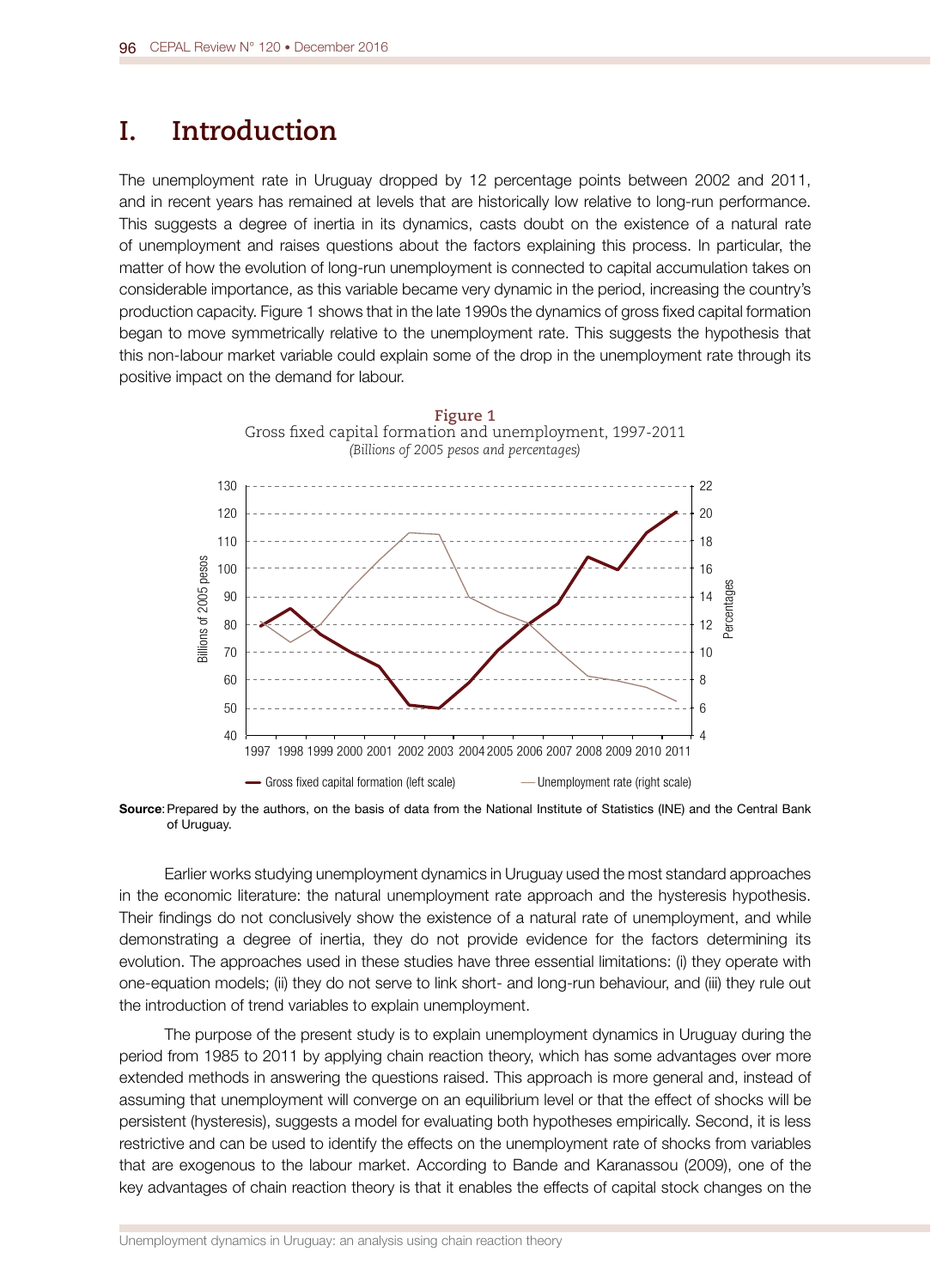unemployment rate to be evaluated empirically in both the short and the long run. This is in contrast to the standard approaches, which are emphatic that shifts in the capital trajectory have no long-term effect on the unemployment rate (Layard, Nickell and Jackman, 1991).

Third, it offers a comprehensive perspective connecting the evolution of short-run unemployment to its long-run trend. This makes it possible to identify the adjustment mechanisms operating in the labour market, evaluate the persistence of a temporary shock's effects and analyse how variables exogenous to the labour market, and the interaction of these with supply and demand adjustment processes (spillover effects), can have persistent or permanent effects on long-run unemployment.

To the best of the authors' knowledge, this approach has not been used to study unemployment in developing countries. Certain characteristics of labour markets in the region's countries, such as informality and the level of segmentation, and likewise their remarkable recent dynamism, make it well worth applying (Weller, 2014; World Bank, 2012). Uruguay is no exception, having had historically low levels of unemployment recently by both its own and regional standards, which makes it important to ascertain how unemployment dynamics have been affected by the following: (i) the presence of inertia factors; (ii) variables exogenous to the labour market; (iii) spillover effects, and (iv) the complementarity of adjustment processes. Having evidence on these aspects will contribute to a better understanding of the dynamics of unemployment and make it possible to identify the main determinants of its recent decline. In particular, this study provides evidence for the effects of capital accumulation and labour productivity on the drop in unemployment, variables that Weller (2014) suggests could express the importance of the production context in explaining the dynamism of employment. Furthermore, it indirectly captures the way the production context interacts with institutional aspects, generating mechanisms for transmitting shocks.

The results obtained disprove the notion that the unemployment rate in Uruguay gravitates around an equilibrium level and demonstrate that variables exogenous to the labour market, such as capital accumulation, capital productivity and the working-age population, exert an infuence via adjustment processes, generating persistent effects. They also confrm the existence of complementarity in lagged adjustment processes, implying that if these occurred in isolation, over 90% of the initial impact would disappear in the fourth quarter, whereas if they occur simultaneously, this happens only in the tenth quarter.

The article is organized into four sections after this Introduction. First, the contributions of chain reaction theory are reviewed and the results of its application in other countries presented. After that, the methodology applied in this study is described, following which the results are set forth. Lastly, the conclusions of the study are summarized.

## **II. Literature review**

## **1. Chain reaction theory: concept and applications**

One of the most infuential theories in mainstream macroeconomic studies of unemployment is that there is a natural rate of unemployment or, in the more modern version, a non-accelerating infation rate of unemployment (NAIRU). Going by evidence on the performance of the labour market in the developed countries over the last three decades of the twentieth century, Layard, Nickell and Jackman (1991) argue for the existence of equilibrium without full employment and identify it as the level of unemployment that does not cause infation to accelerate. Chain reaction theory arose as an alternative approach to the study of the unemployment rate, dealing with some of the limitations of NAIRU theory: it can be used to model the trajectory of unemployment more comprehensively by combining its short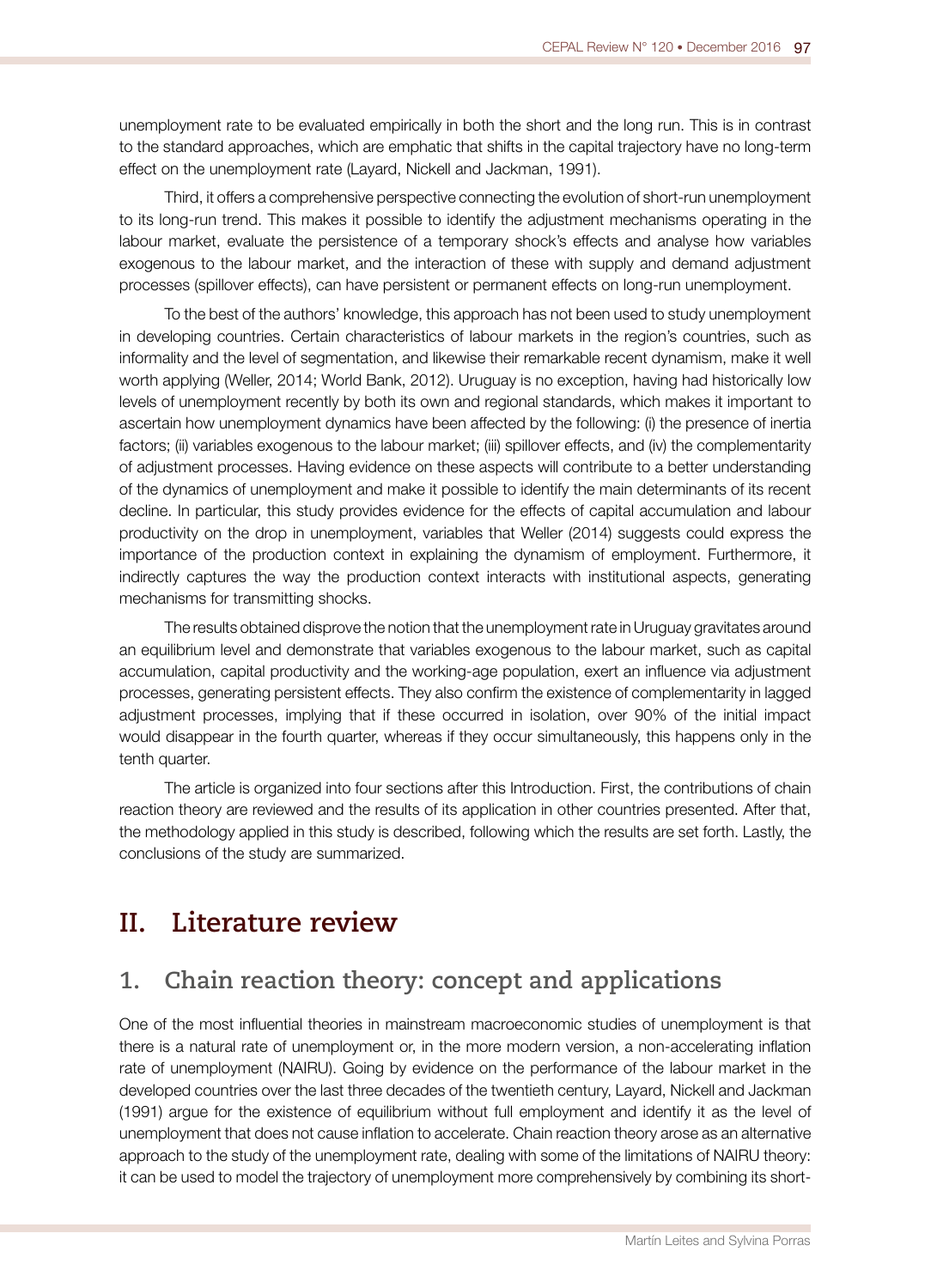and long-term behaviour, evaluate the effects of variables exogenous to the labour market and explain what factors determine the persistence or permanence of temporary shocks.<sup>2</sup>

Chain reaction theory is based on a multi-equation model of the labour market in which changes in the unemployment rate are seen as "chain reactions" to temporary and permanent shocks in that market.

Unemployment reacts via an interacting network of lagged adjustment processes in the major labour market variables: supply, demand and wages. The behaviour of these variables presents a degree of inertia or memory such that the adjustments are not immediate, implying that their current values depend on their past values, with the result that the effects of shocks on the unemployment rate persist. Process inertia is well documented in the literature on chain reaction theory (Karanassou, Sala and Salvador, 2008) and is due to the presence of labour turnover costs (hiring, training and dismissal) and price and wage staggering, and to the existence of internal markets, unemployment duration effects and adjustments in the labour supply (because of emigration, for example). Another important factor is that the processes are interconnected with one another and with exogenous variables, the result being that external shocks create spillover effects, amplifying their short-run impact on the unemployment rate and extending their duration, while preventing the unemployment rate from converging on an invariant level in the long term (Karanassou and Snower, 1997 and 1998).

Empirically, the study of unemployment from a chain reaction theory perspective is approached by modelling a system of equations like the one presented below:3

$$
n_t = \alpha_1 n_{t-1} + \beta_1 k_t - \gamma_1 w_t \tag{1}
$$

$$
l_{t} = \alpha_{2} l_{t-1} + \beta_{2} z_{t} + \gamma_{2} w_{t}
$$
\n(2)

$$
w_t = \beta_3 x_t - \gamma_3 u_t \tag{3}
$$

where *n*, *l* and *w* are endogenous variables and represent the demand for labour, the supply of labour and the real wage, respectively.4 All the variables in the system except the unemployment rate (*u*) are expressed in logarithms, so that this rate is obtained from the following expression:

$$
u_t \cong l_t + n_t \tag{4}
$$

The  $\alpha_i$  coefficients (where 0< $\alpha_i$ <1) represent the effects of process inertia, while the  $\gamma_i$  parameters reflect the interactions between the endogenous variables (spillover effects) $^5$  and  $\beta_i$  show the short-run elasticities of the endogenous variables relative to changes in the exogenous variables, such as the capital stock (*k*), the working-age population (*z*) and factors that put pressure on prices (*x*).

This modelling of chain reaction theory deals with one of the main limitations of the NAIRU approach, which assumes that models of the unemployment rate can only include exogenous variables

<sup>&</sup>lt;sup>2</sup> Chain reaction theory was developed in Karanassou and Snower (1996). For a review, see Karanassou (1998), Karanassou and Snower (1997, 1998 and 2000) and Henry, Karanassou and Snower (2000), among others.

<sup>&</sup>lt;sup>3</sup> The theoretical underpinnings for the specification of each equation are set out in Karanassou and Snower (2000). A summary can be found in Leites and Porras (2013).

<sup>4</sup> To simplify, the wage equation excludes the lagged wage effect, following the example of Karanassou, Sala and Snower (2009). Error terms and constants were excluded for the same reason.

<sup>5</sup> In this simple version, wages affect the labour supply and demand, while unemployment also affects wage-setting. Higher levels of unemployment will reduce the relative bargaining power of employed workers by making the threat of dismissal credible, which will tend to hold wages down.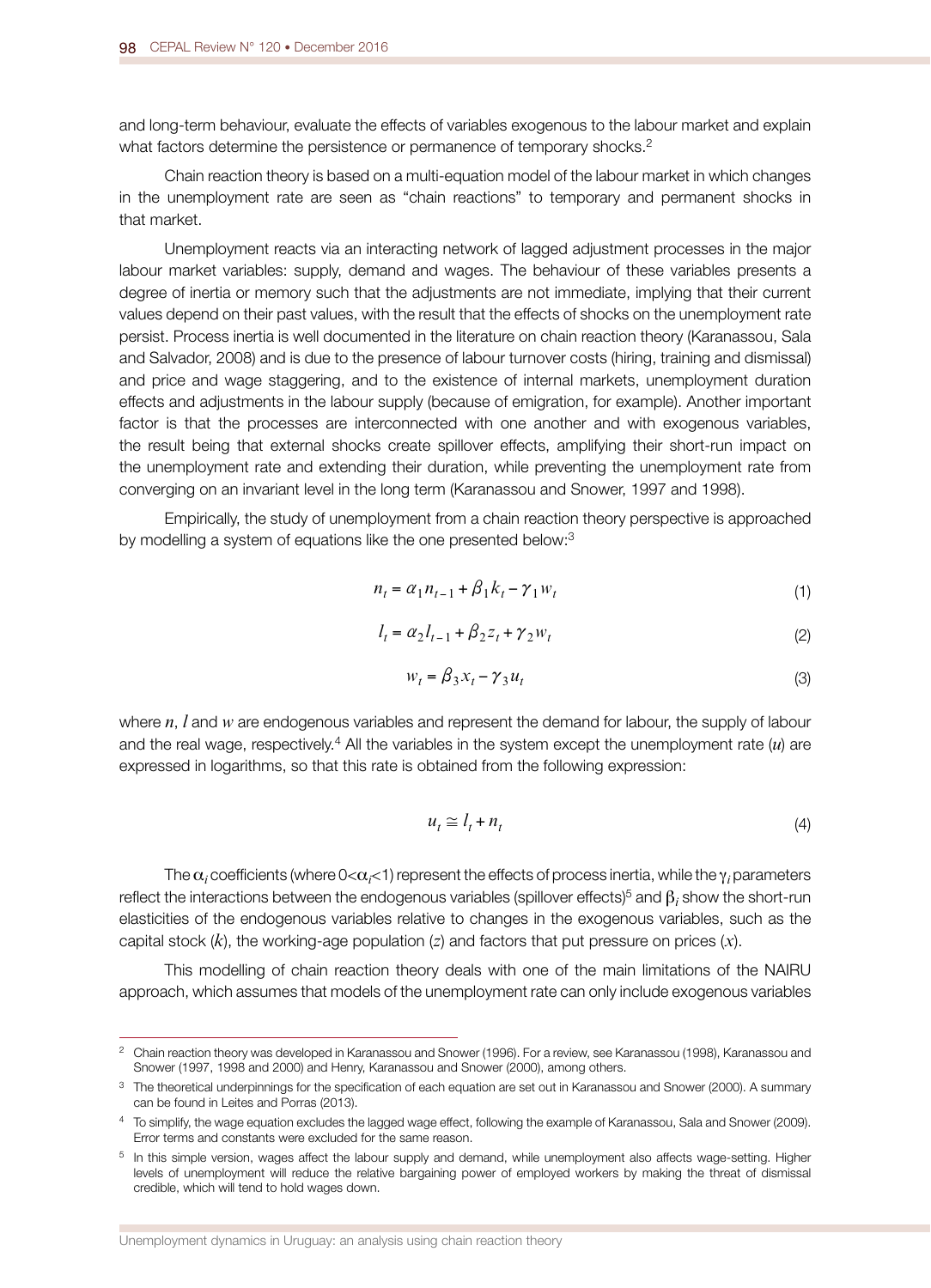without trend (invariance hypothesis), implying that permanent shocks in exogenous variables lead to compensatory changes in the labour supply and demand curves tending to return unemployment to its original long-run equilibrium rate (Layard, Nickell and Jackman, 1991). A less restrictive kind of modelling (weak invariance hypothesis) includes a stationary linear combination of trend variables that are exogenous to the labour market (Phelps, 1994). Karanassou and Snower (2004) show that these invariance constraints do not apply and that trend variables such as the capital stock, technological change, labour productivity and the working-age population are important in explaining the behaviour of the labour market, and thence unemployment. The requirement is that each endogenous trend variable (*l*, *n* and *w*) should balance out overall with the explanatory variables.

This approach has been applied to the study of the unemployment rate in the United Kingdom, the United States, Denmark, Australia, Portugal, Spain and a group of countries in the European Union (Karanassou and Snower, 1998; Henry, Karanassou and Snower, 2000; Karanassou, Sala and Snower, 2003; Bande, 2002; Bande and Karanassou, 2009; Karanassou, Sala and Salvador, 2008; Karanassou and Sala, 2008 and 2010; González and Sala, 2011).<sup>6</sup> These studies highlight the importance of this approach in comparison with a one-equation model of the unemployment rate, concluding that economic policy decisions should not be based on what the natural rate of unemployment determines, since the unemployment rate is found not to gravitate around this equilibrium level.

Inertia in adjustment processes is confrmed in all cases, with only differences in their speed being identifed. The demand for labour adjusts more quickly in countries such as Denmark and Australia ( $\alpha_1$  = 0.2 approximately), while at the other extreme is the inertia estimated for the European Union as a whole (0.94), followed by the United States and United Kingdom (about 0.7). It is argued that the fnding for Denmark refects greater fexibility in the country's labour market than in the other countries of the Organization for Economic Cooperation and Development (OECD) in respect of job protection legislation (Karanassou, Sala and Salvador, 2008). Where the labour supply is concerned, the inertia coefficients yielded by the equations are more homogenous and relatively high  $(\alpha_2)$  between 0.6 and  $0.92$ ), $7$  indicating the existence of workforce entry and exit costs. In all cases, the wage equation also includes lags in the dependent variable. Leaving aside the data for Australia and Denmark, the wage inertia coefficients are also relatively homogeneous and range from 0.55 to 0.83. As in the case of labour demand, these are the two countries presenting the fastest adjustment processes (0.32 and 0.24, respectively).

Karanassou and Snower (1998) fnd that over half the changes in the United Kingdom unemployment rate between 1980 and 1995 were due to the medium-run contribution of lagged adjustments in labour market variables. They also indicate that adjustment processes were complementary, creating more substantial effects on the unemployment rate. Henry, Karanassou and Snower (2000) estimate, for the United Kingdom, that a temporary positive shock in labour demand<sup>8</sup> leads to a gradual reduction in the unemployment rate, so that 90% of the initial effect disappears only after four years. A temporary shock to real wages, meanwhile, leads to a sharp initial increase in the unemployment rate followed by a gradual decline, with 90% of the total adjustment being completed only after 12 years, while it takes 10 years for 90% of the adjustment to a labour supply shock to work through.

The real wage was included as an explanatory variable in the labour demand equations for all the countries. The elasticity of long-run employment relative to wage changes takes the expected sign

 $6$  The European Union study included the following countries: Austria, Belgium, Denmark, Finland, France, Germany, Italy, the Netherlands, Spain, Sweden and the United Kingdom.

 $7$  There are two different estimates for the United Kingdom, one with an inertia coefficient of 0.45 and the other with a coefficient of 0.75.

<sup>&</sup>lt;sup>8</sup> They assume a shock entailing an initial change of 1 percentage point in the unemployment rate.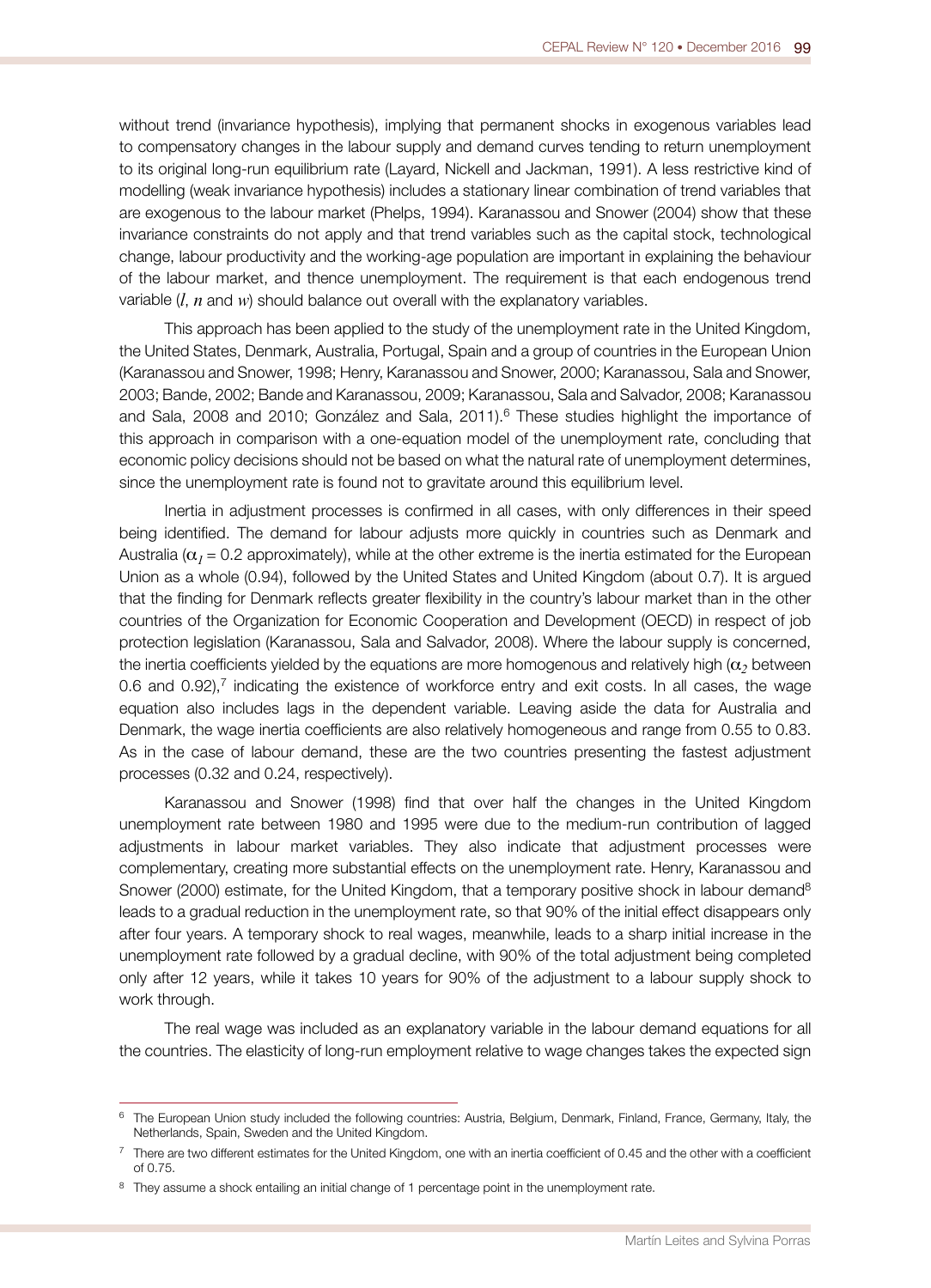in all the countries, fulfilling the law of demand, $9$  but the values differ in magnitude. This elasticity takes an absolute value of over 0.6 in one of the estimates for Spain, as well as for the United States and Denmark (where it takes values of between 1 and 2). The other estimates indicate a long-run price elasticity of labour demand of less than 0.5.

Besides the variables mentioned, their lags and their interactions, the equations include other variables exogenous to the labour market as explanatory variables. One of the most-used variables is capital stock, which is included in the labour demand equations. The estimates indicate a positive longrun elasticity ranging from 0.3 to 1.0, implying that there is also a long-run effect on unemployment. In their study of Australia, Karanassou and Sala (2010) conclude that capital accumulation was the factor that most affected the trend of unemployment in the country in the 1990s and early 2000s. On the basis of these fndings, the authors question the NAIRU approach and rule out the evolution of unemployment being only a response to temporary shocks or changes in labour market institutions. Karanassou and Sala (2008) fnd evidence along the same lines for Spain between the 1970s and 2005. They apply chain reaction theory to evaluate the infuence of changes in social security contributions, indirect taxes, fnancial wealth and capital accumulation on the evolution of the unemployment rate in Spain and fnd capital accumulation to be the factor that does most to explain this.

## **2. Studies on unemployment in Uruguay**

Some earlier studies have addressed the issue of unemployment in Uruguay using the most standard approaches as a framework: the natural rate of unemployment approach and the hysteresis hypothesis. What comes out in these studies is, first, that there is no conclusive empirical evidence for the existence of a natural rate of unemployment on which the Uruguayan economy converges, while in other cases they do not reject the presence of a unit root in the country's unemployment series, or at least do not rule out the possibility that temporary shocks may have persistent effects on unemployment.

Borraz and Tubio (2009) reject the existence of a NAIRU in Uruguay in the period from 1978 to 2009, and while they do fnd a negative relationship between infation and unemployment, the method used (expectations-augmented Phillips curve) does not allow them to infer causality.10 Using a different methodology, though (Kalman flter, univariate modelling), they estimate a "natural" rate of unemployment independent of infation of 10.64% for 2009, implying that the rate actually recorded between 2009 and 2011 was very far below its "natural" level.

Rodríguez (1998) fnds evidence for the hysteresis hypothesis when analysing the evolution of the unemployment rate in Montevideo in the period from 1984 to 1996. Similar results are obtained by Badagián and others (2001), who study the dynamics of the capital's quarterly unemployment rate in the period from the fourth quarter of 1983 to the second quarter of 2001, concluding that unemployment has the behaviour of a long-memory stochastic process (even assuming structural breaks), which would be inconsistent with the existence of a stationary natural rate of unemployment. Another study, also on the Montevideo unemployment rate, in this case during 1968-1997, concludes that the effects of temporary shocks tend to disappear but are highly persistent (Spremolla, 2001).

This evidence implies a degree of inertia in the behaviour of the unemployment rate, which could be explained by long-memory processes in the major labour market variables, such as demand, supply and wage formation. This would imply that there were certain rigidities in the labour market, and that there were no automatic adjustments.

Unemployment dynamics in Uruguay: an analysis using chain reaction theory

<sup>9</sup> In the study by Karanassou and Snower (1998) on the United Kingdom, this elasticity presents with a positive sign, but the document does not make any comment on this.

 $10$  In the authors' judgement, processes driven by independent structural variables are what determine both inflation and unemployment.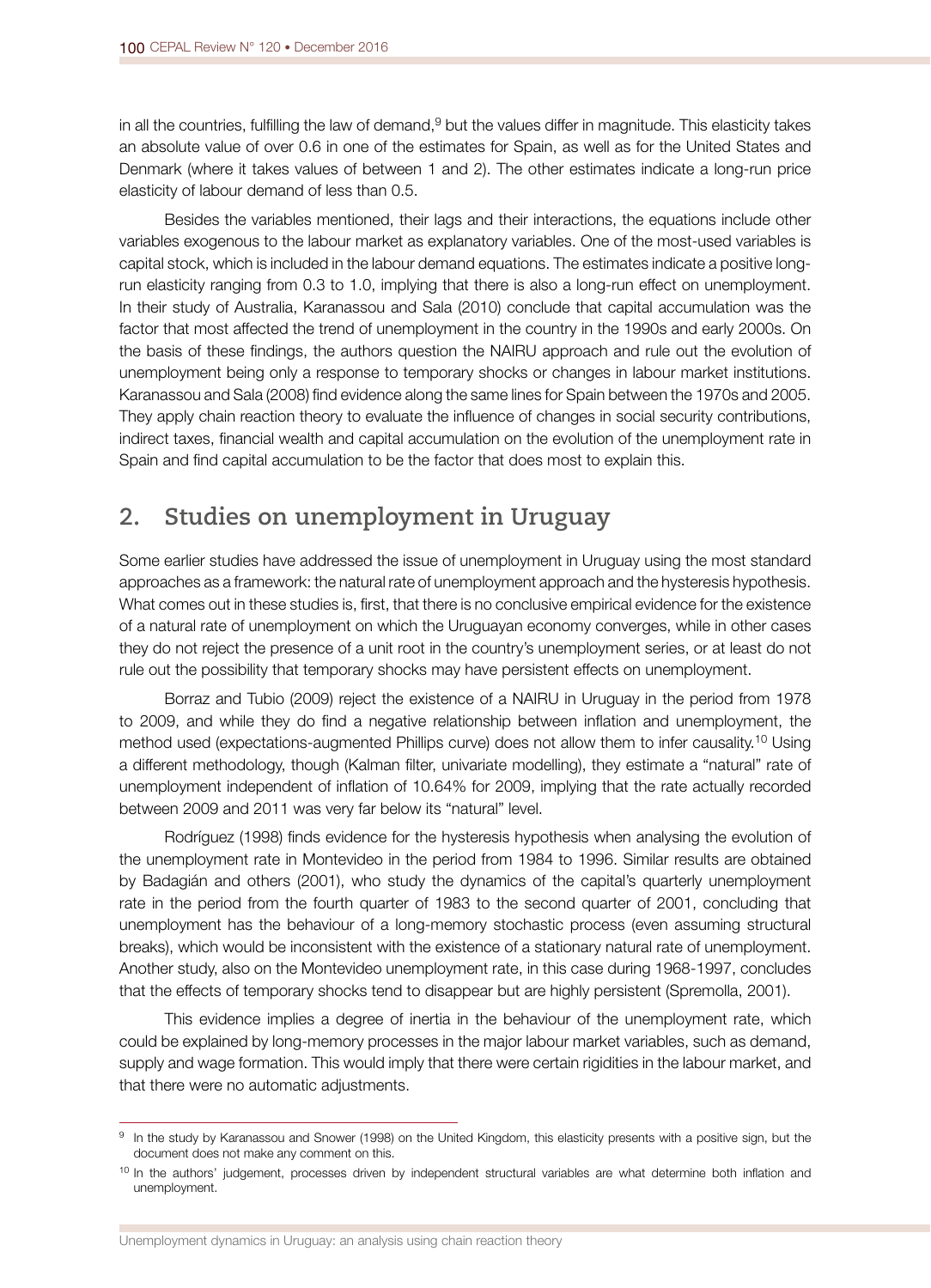The evidence available so far is generally inconclusive. The recent dynamism of the Uruguayan labour market raises the question of what factors might have been determining the low levels of unemployment seen in recent years. Weller (2014) argues that the recent evolution of unemployment in the countries of Latin America and the Caribbean is explained by a favourable production environment (economic growth, rising productivity and the behaviour of other production factors) and by institutional aspects. Approaching this issue via chain reaction theory will provide direct evidence on the importance of factor productivity and capital accumulation in explaining unemployment. It will also provide indirect evidence for the way institutional factors and the production context interact to amplify the effects of shocks.

## **III. Methodology**

A multi-equation dynamic model is estimated in order to explain the evolution of unemployment in Uruguay, taking the chain reaction theory approach as a starting point. Karanassou and Snower (2000) developed the theoretical underpinnings for the modelling of each of the equations in the system.

The labour demand equation is confgured to derive this demand from that for fnal goods and services on the basis of proft maximization for frms operating in non-competitive markets in the presence of adjustment costs. In this framework, demand for labour depends, frst, on its own past (lagged dependent variable), which indicates the existence of inertia, owing to the adjustment costs faced by employers in hiring or dismissing workers. For labour demand to be dynamically stable, the coefficient of inertia must be less than 1. Furthermore, the value of this coefficient reflects the speed with which the demand for labour adjusts to external shocks: the closer to 1 the coefficient is, the slower the adjustment will be, and the closer to 0 the coefficient, the quicker the adjustment. The demand for labour also depends on its own price (real wage), the capital stock and capital productivity.

The labour supply equation includes at least one lag of the dependent variable, on the assumption that there are workforce entry and exit costs. This is conducive to inertia in labour supply decisions. Furthermore, changes in supply also depend on other factors: (i) the growth of the working-age population; (ii) real wages, without a predetermined sign, given that supply can react to pay increases positively (substitution effect) or negatively (income effect), and (iii) the unemployment rate, whose effect could be negative insofar as the discouraged worker effect operates (part of the labour force gives up the search for work because of a lack of opportunities) or positive if the added worker effect predominates (more people enter the market in response to an increase in the number of unemployed in their household, in order to make up for the lost income).

Lastly, the wage equation contains at least one lag of the dependent variable, associated with the inertia that is explained by the wage staggering effect. This derives from bargaining between workers and frms, who agree on pay increases in the light of the past trajectory, so that the infuence of the lags is immediate. According to Bande (2002), the descriptive model of aggregate wage behaviour is based theoretically on the wage staggering processes described by Taylor (1979). It is assumed that contracts are valid for one period but are determined at two points in time, half at the beginning of the year and the other half in the middle of the period. The result is that the current wage depends on the previous period's wage.11 Furthermore, wages depend on pay bargaining capacity, which can be modelled as a function of the unemployment level. The size of this variable is believed to capture the insider membership effect on pay bargaining capacity, the idea being that an "insider" group of labour market participants have a privileged position relative to outsiders, explained essentially by the

<sup>&</sup>lt;sup>11</sup> Developed in Bande (2002).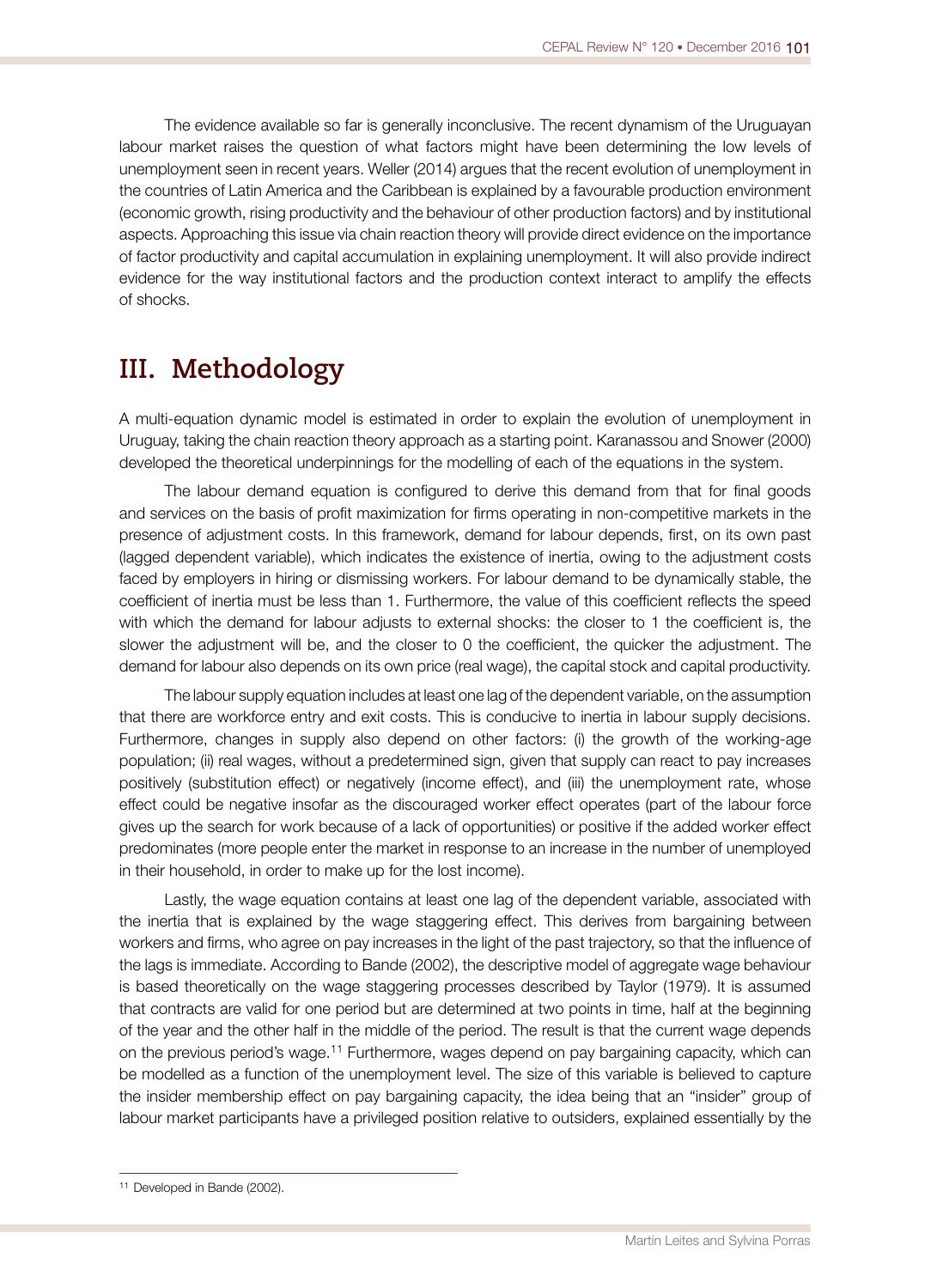cost to frms of staff turnover.12 Higher unemployment would reduce the bargaining power of insiders and exert downward pressure on wages, while the opposite would happen if unemployment were low. The more traditional theory also includes changes in labour productivity as an explanatory factor in wage movements.<sup>13</sup>

On these foundations, the following system is estimated:

$$
n_t = c_n + \alpha_n n_{t-1} + \gamma_1 w_t + \beta_1 k_t + \beta_2 pr k_t + \varepsilon_n
$$
\n<sup>(5)</sup>

$$
l_{t} = c_{l} + \alpha_{l} l_{t-1} + \gamma_{2} w_{t} + \gamma_{3} u_{t} + \beta_{3} z_{t} + \varepsilon_{l}
$$
\n(6)

$$
W_t = C_w + \alpha_w W_{t-1} + \gamma_4 u_t + \beta_4 prn_t + \varepsilon_w \tag{7}
$$

Where:

$$
u_t = l_t - n_t \tag{8}
$$

where  $n_t$  is the number of people in work,  $w_t$  the average real wage,  $k_t$  the capital stock,  $prk_t$  apparent capital productivity,  $l_t$ , the number of people active in the labour market,  $u_t$ , the unemployment rate,  $z<sub>t</sub>$  the working-age population and  $prn<sub>t</sub>$  apparent labour productivity. All the variables other than the unemployment rate are expressed in logarithms, so that the estimated coefficients for each explanatory variable represent the short-run elasticity of the dependent variable relative to changes in these variables. Furthermore,  $c_i$  and  $\boldsymbol{\epsilon}_i$  (with  $i{=}n$ ,  $l$  and  $w$ ) represent the constant and the error term of each equation, respectively.

The next step after estimating the system is to contrast the following hypotheses:

- Ha. The presence of an inertia effect. This is considered by analysing the signifcance of the lagged endogenous variables in each equation. In terms of the model specifed, the presence of the inertia effect implies rejection of Ha:  $\alpha_n = 0$ ;  $\alpha_l = 0$ ;  $\alpha_w = 0$ .
- Hb. The infuence of variables exogenous to the labour market. The signifcance of the following variables is evaluated: the capital stock, capital productivity, the working-age population and labour productivity. Trend variables exogenous to the labour market can be said to affect the unemployment rate if one or more of the following hypotheses hold true: β*1≠*0; β*2≠*0; β*3≠*0; β*4≠*0.
- Hc. Spillover effects. Within the framework of the model specifed, there are found to be spillover effects if one or more of the following hypotheses hold true: γ*1≠*0; γ*2≠*0; γ*3≠*0; γ*4≠*0. This would imply that there was interaction between the equations, so that a shock found to affect one of the endogenous variables will create spillover effects on the others, which could result in the unemployment adjustment process being even more prolonged.

The above hypotheses were contrasted by evaluating the statistical significance of the coefficients estimated in each equation. According to chain reaction theory, non-rejection of hypotheses Ha and Hc implies that temporary shocks will have a persistent effect on the unemployment rate. Simulation techniques based on impulse-response functions were used to evaluate this persistence.

• Hd. Hypothesis of complementarity in lagged adjustment processes. Another of the aspects fagged up in the literature on the subject is that the effects on unemployment can be amplifed

<sup>12</sup> Montuenga and Ramos (2005) propose different justifcations for bringing in the unemployment rate as a determinant of wages.

<sup>&</sup>lt;sup>13</sup> Efficiency wage models suggest that labour productivity could be endogenous to the system, an aspect that has not hitherto been considered in chain reaction theory.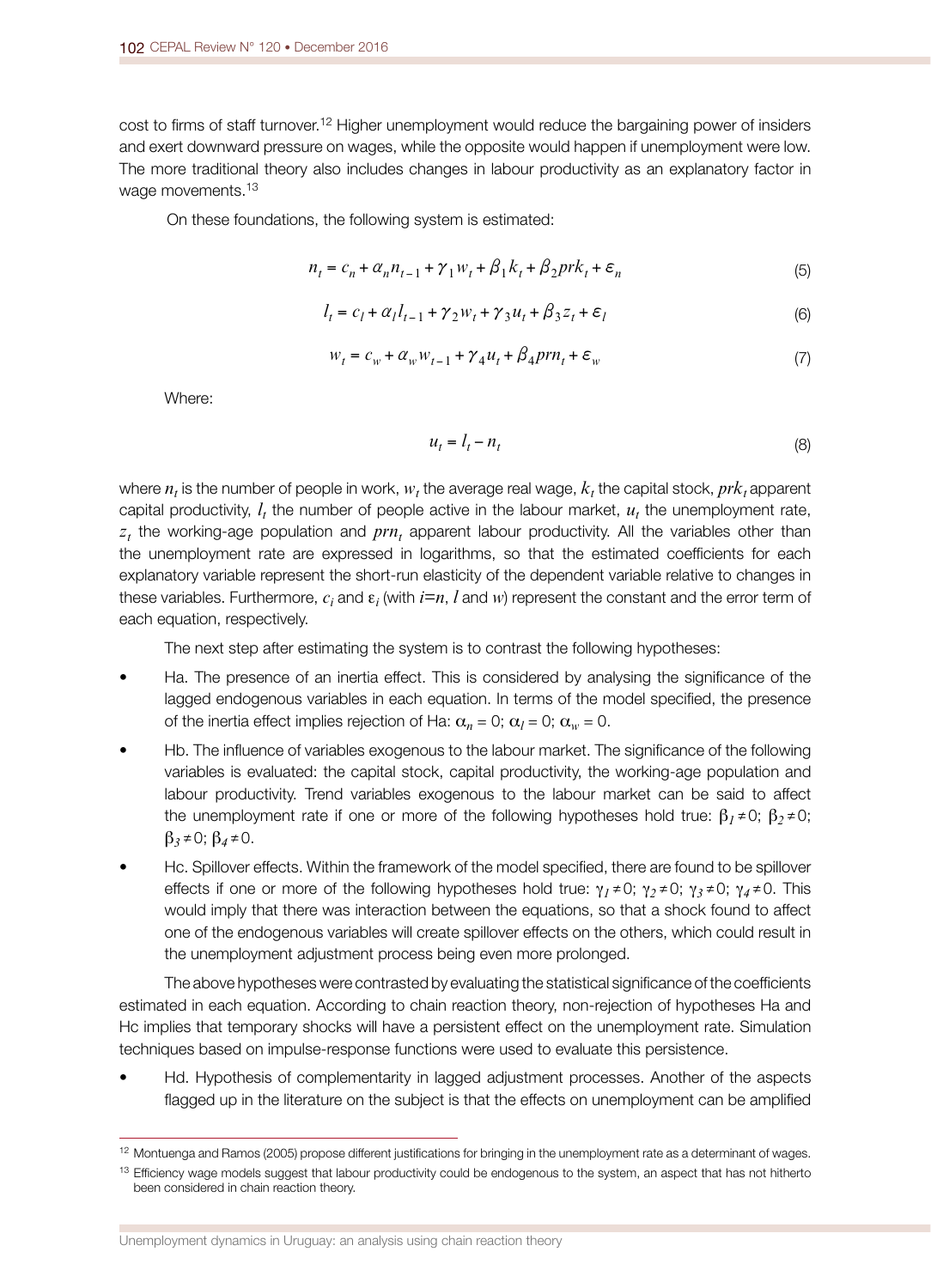and/or prolonged when there is complementarity in adjustment processes. As a way of contrasting this hypothesis in the case of Uruguay, we follow Henry, Karanassou and Snower (2000) and use simulation techniques to compare the effects of a shock on unemployment in the following two simulations: one in which all the effects are considered to operate simultaneously, and one that consists in adding up the individual infuences of each equation as though they operated separately.

Lastly, a secondary objective is to investigate the determinants of the recent drop in unemployment in Uruguay, exploring how important capital accumulation has been for the unemployment dynamics of the past few years. For this, following Karanassou and Snower (1998), a simulation exercise is carried out in order to identify the factors contributing most to the drop in unemployment between 2003 and 2011.

We estimated the equations using autoregressive modelling with distributed lags of order *p*  and *q*, analysing the cointegration of the variables included in the modelling with the methodology proposed in the studies by Pesaran and Shin (1995), Pesaran, Shin and Smith (1996 and 2001), and Pesaran (1997), with *p* and *q* corresponding to the order of lags of the dependent variable and the independent variable, respectively.

This methodology is the one used in the earlier literature applying the chain reaction theory approach, as it presents certain advantages over the cointegration techniques normally employed to estimate long-term relationships and short-term adjustment mechanisms. In the frst place, it is useful for evaluating the significance of the coefficients of the lags of the endogenous variables, which has a clear economic interpretation in the chain reaction theory framework. Second, this approach does not require a priori knowledge of the order of integration of the variables to analyse long-term relationships, which means that the problems involved in identifying unit roots do not have to be dealt with. Also avoided as a result are the problems associated with the application of traditional cointegration methods, which require long series.

Since the lagged dependent variable is included in the modelling of each equation, estimating the system by ordinary least squares (OLS) could present problems of endogeneity and correlation with residuals. To mitigate these problems, instrumental variables are employed and the model is estimated using the three-stage least squares (3SLS) procedure.

Quarterly series were used for the period between the first quarter of 1985 and the fourth quarter of 2011 (see table A1.1 of the annex). The labour market information used was arrived at by processing microdata from the continuous household surveys of the National Institute of Statistics (INE) and is representative of the urban population of Uruguay (settlements of 5,000 inhabitants and over).14 The series for the working-age urban population was constructed from the urban population projections of INE and the Latin American and Caribbean Demographic Centre (CELADE)-Population Division of the Economic Commission for Latin America and the Caribbean (ECLAC). The real wage series comes from INE wage statistics. The capital stock series was constructed by turning an annual series available in Román and Willebald (2012) into a quarterly one using a constant depreciation rate and quarterly investment information from the national accounts of the Central Bank of Uruguay.

Two apparent productivity series were constructed to gain an idea of the evolution of capital and labour productivity. The frst was obtained from the ratio between gross domestic product (GDP) as reported by the central bank and the capital stock. This is a proxy for apparent capital productivity, since the ratio incorporates capital stock rather than capital use, which would be the correct choice. Apparent labour productivity was constructed from the ratio between GDP and total hours worked, a fgure obtained by processing the continuous household surveys.

<sup>&</sup>lt;sup>14</sup> This information is used because the survey was extended to smaller settlements and rural areas only in 2006.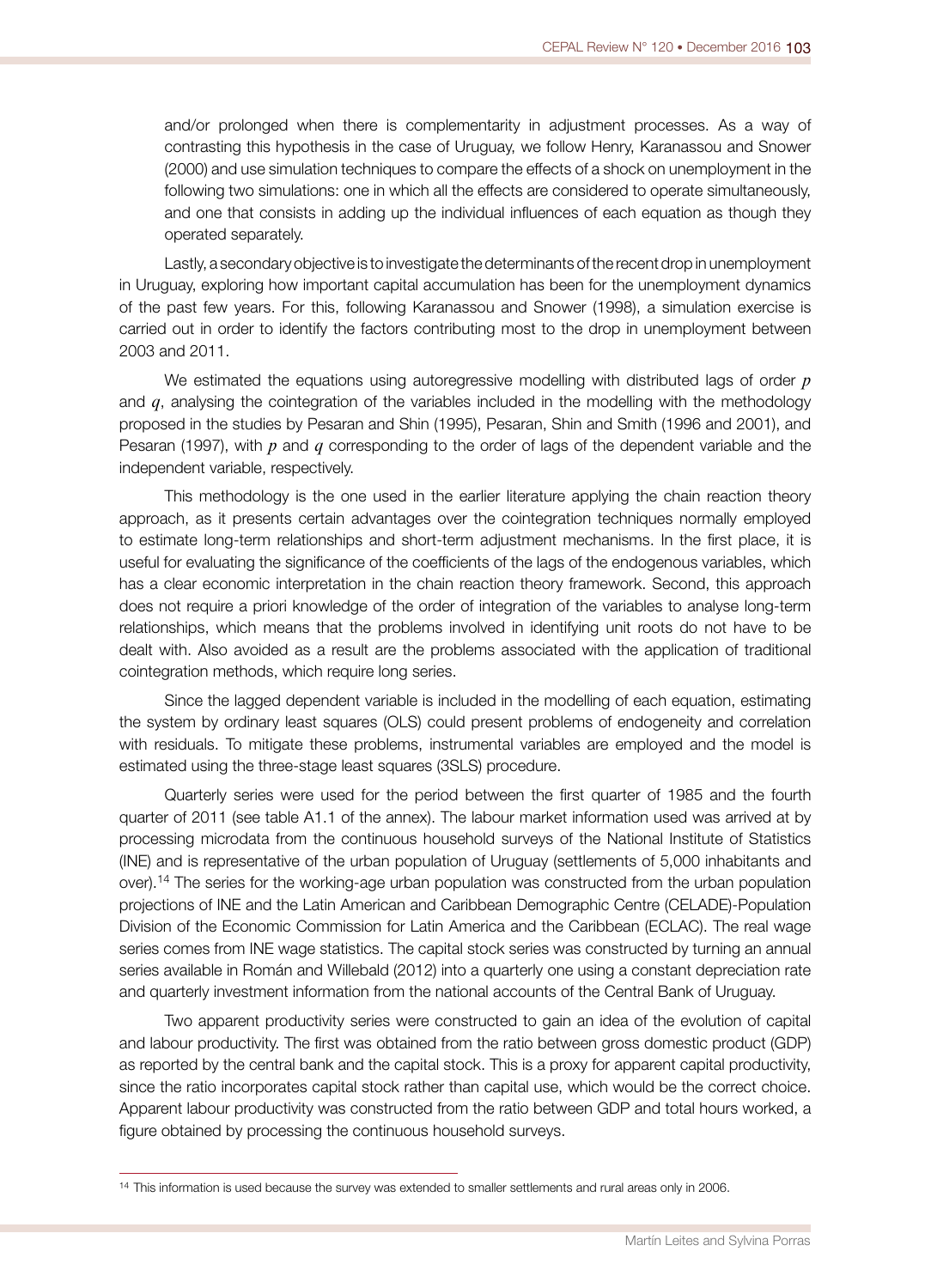## **IV. Results**

## **1. Estimating the system of equations**

The econometric methodology applied first requires the F-test to be contrasted with the three equations making up the multi-equation dynamic model: labour demand, labour supply and wages. This test evaluates the null hypothesis (H<sub>0</sub>); namely, that there is no cointegration between the variables. In all three cases, the F-statistic was above the critical value in the tables given by Pesaran, Shin and Smith (2001), so that it was possible to reject  $H_0$  and conclude that there was a long-term relationship between the variables included in each model (see table A1.2 of the annex).

With the existence of a long-term relationship confrmed, the multi-equation dynamic model was estimated. The results discussed below are those obtained by estimating the system of equations using the 3SLS method (see table 1).<sup>15</sup>

|                           |                                          |            |                               |                     |            | Estimation of labour market equations by the three-stage least squares (3SLS) method <sup>a</sup> |             |            |  |
|---------------------------|------------------------------------------|------------|-------------------------------|---------------------|------------|---------------------------------------------------------------------------------------------------|-------------|------------|--|
| Labour demand $n_t$       |                                          |            |                               | Labour supply $I_t$ |            |                                                                                                   | Wages $W_t$ |            |  |
| Variable                  | Coefficient                              | $p$ -value | Variable                      | Coefficient         | $p$ -value | Variable                                                                                          | Coefficient | $p$ -value |  |
| $n_{t-1}$                 | 0.876                                    | 0.00       | $l_{t-1}$                     | 0.774               | 0.00       | $W_{t-1}$                                                                                         | 0.786       | 0.00       |  |
| $W_{t-4}$                 | $-0.055$                                 | 0.00       | $u_{t-1}$                     | $-0.086$            | 0.02       | $prn_{t-1}$                                                                                       | 0.095       | 0.00       |  |
| $k_{t-1}$                 | 0.056                                    | 0.01       | $\Delta w_t$                  | 0.093               | 0.01       | $\Delta prn_{t-1}$                                                                                | 0.053       | 0.03       |  |
| $prk_{t-1}$               | 0.081                                    | 0.00       | $\boldsymbol{z}_{t\text{-}1}$ | 0.336               | 0.00       | $u_{t-1}$                                                                                         | $-0.441$    | 0.00       |  |
| $\Delta prk_t$            | 0.092                                    | 0.00       |                               |                     |            |                                                                                                   |             |            |  |
| dl                        | $-0.042$                                 | 0.00       | d3                            | $-0.036$            | 0.00       | dl                                                                                                | $-0.073$    | 0.00       |  |
| d2                        | $-0.035$                                 | 0.01       | d4                            | 0.016               | 0.06       | d6                                                                                                | $-0.031$    | 0.00       |  |
| d3                        | $-0.061$                                 | 0.00       | d2                            | $-0.037$            | 0.00       | d7                                                                                                | $-0.046$    | 0.00       |  |
| $\mathcal{C}_{0}^{0}$     | 2.163                                    | 0.00       | d5                            | 0.019               | 0.02       | d8                                                                                                | 0.041       | 0.01       |  |
|                           |                                          |            | $\mathcal{C}$                 | $-1.714$            | 0.00       | d9                                                                                                | 0.043       | 0.00       |  |
|                           |                                          |            |                               |                     |            | $\mathcal{C}_{0}^{0}$                                                                             | 0.594       | 0.00       |  |
| Number of<br>observations | 103                                      |            |                               |                     | 103        |                                                                                                   | 103         |            |  |
| $R^2$                     | 0.98                                     |            |                               |                     | 0.98       |                                                                                                   | 0.97        |            |  |
| SSRb                      | 0.02                                     |            |                               |                     | 0.02       |                                                                                                   | 0.02        |            |  |
|                           | Joint test for normality (p-value)       |            |                               |                     | 0.11       |                                                                                                   |             |            |  |
|                           | Joint test for autocorrelation (p-value) |            |                               |                     |            |                                                                                                   |             |            |  |
|                           |                                          |            |                               | 1 lag               | 0.16       |                                                                                                   |             |            |  |
|                           |                                          |            |                               | 2 lags              | 0.50       |                                                                                                   |             |            |  |
|                           |                                          |            |                               | 3 lags              | 0.64       |                                                                                                   |             |            |  |
|                           |                                          |            |                               | 4 lags              | 0.57       |                                                                                                   |             |            |  |

**Table 1**

Source: Prepared by the authors.

<sup>a</sup> Instrumental variables:  $n_{t-1}$ ,  $l_{t-1}$ ,  $w_{t-1}$ ,  $w_{t-2}$ ,  $w_{t-3}$ ,  $w_{t-5}$ ,  $k_{t-1}$ ,  $k_{t-2}$ ,  $p_{t-1}$ ,  $p_{t-2}$ ,  $p_{t-1}$ ,  $p_{t-1}$ ,  $p_{t-1}$ ,  $u_{t-1}$ ,  $u_{t-2}$ ,  $u_{t-3}$ ,  $u_{t-4}$ ,  $\Delta w_{t}$ ,  $\Delta w_{t-1}$ , *z*<sub>t-3</sub>*, prn*<sub>t-1</sub>*, prn*<sub>t-2</sub>*, ∆prn*<sub>t-1</sub>*, ∆prn*<sub>t-2</sub>*, d1, d2, d3, d4, d5, d6, d7, d8, d9* and *c*.

**b** Sum of squared errors.

<sup>&</sup>lt;sup>15</sup> The results obtained with the 3SLS method do not differ substantially from those produced when the system is estimated by OLS. See table A1.5 of the annex in Leites and Porras (2013).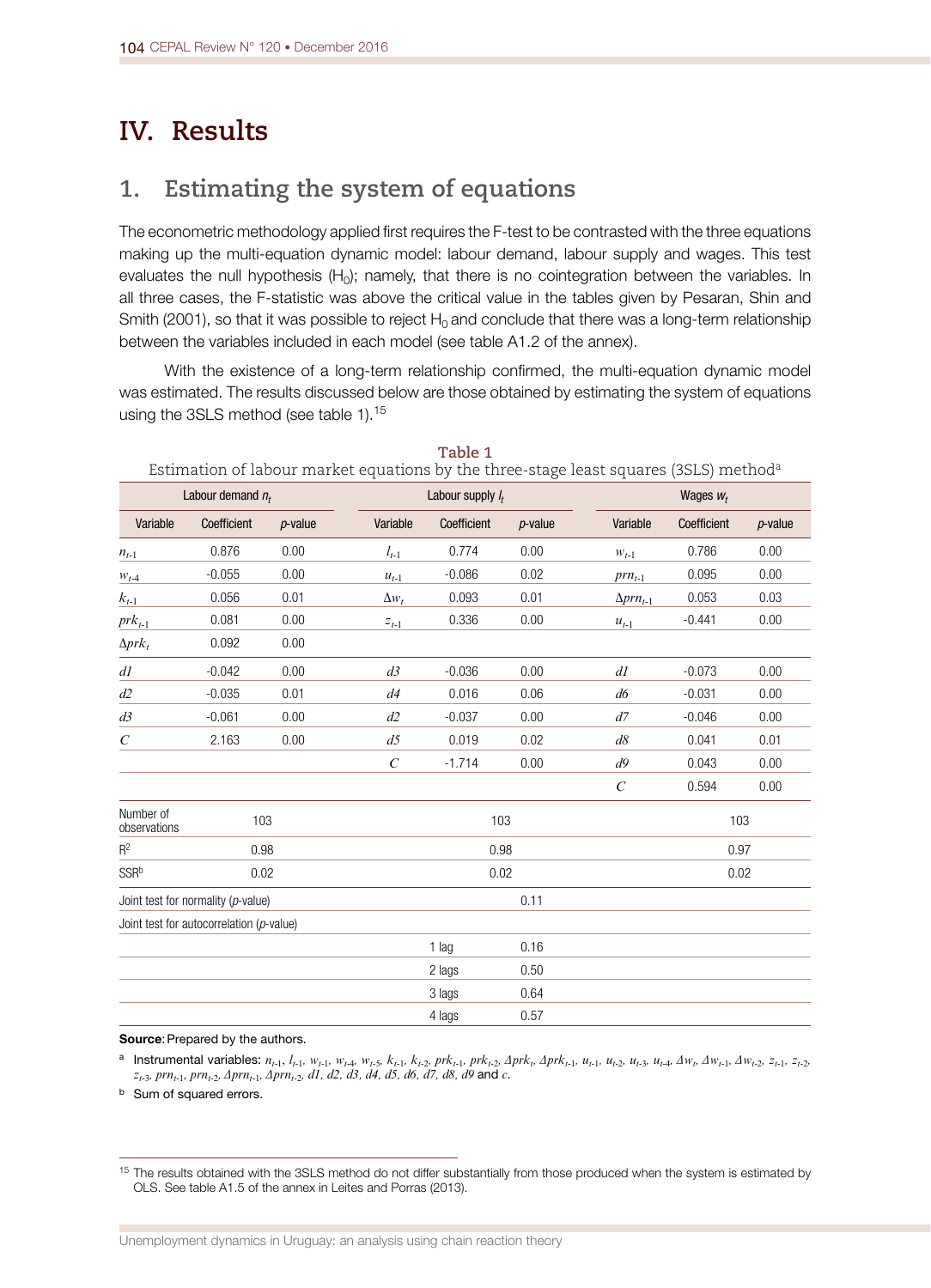The estimated coefficients of the variables included in the three equations of the system proved to be signifcant, with the expected signs; in addition, their residuals are well behaved (normal, without autocorrelation or heteroskedasticity), both in the estimation of the system and in the estimation of each equation separately (see table A1.3 of the annex).

The results indicate that the demand for labour depends, in the frst place, on its own past (*nt-1*), which confrms the existence of inertia due to the adjustment costs to employers of hiring or dismissing workers, such as the cost associated with training up new employees. The estimation yields a labour demand inertia coefficient of 0.876, a fairly high level by the standards of the estimates for other countries that were mentioned earlier, indicating that labour demand shocks will have effects on the unemployment rate that will not quickly disappear.

In addition, as was to be expected, the demand for labour relates negatively to its price (the real wage), but this relationship does not link the two elements simultaneously, as movements in the real wage impact labour demand only after a four-quarter lag. According to the coefficient estimated, an increase of 1% in real wages reduces long-run labour demand by 0.45% [= -0.055/(1-0.876)]. It should be noted that the real wage variable refers to the cost of employees, so that presumably the elasticity estimated would be greater if the universe of demand were restricted to workers of this type.

As in other countries, the capital stock in Uruguay explains labour demand, in this case with one lag. A rise of 1% in the capital stock generates a total rise of 0.45% [= 0.056/(1-0.876)] in labour demand. This elasticity is close to the values estimated for a number of the countries, as already discussed. Not only did the capital stock prove signifcant in explaining shifts in labour demand, but so did capital productivity, in level and variation. The long-run elasticity of labour demand relative to the level of capital productivity was estimated at 0.65, while the long-run elasticity of that demand relative to the variation in capital productivity was estimated at 0.74.

The estimated inertia coefficient in the labour supply equation (0.774) is rather lower than the one for labour demand, but within the range of values estimated for the other countries. As with the countries where the unemployment rate was included as an explanatory factor for supply, the sign of the elasticity indicates that the discouraged worker effect also operates in Uruguay. What this means is that an increase of 1 percentage point in the unemployment rate translates into a drop of 0.38% in the labour supply  $[= -0.086/(1-0.774)]$ , <sup>16</sup> indicating a widespread belief among people seeking work in this context that it is going to be diffcult to fnd, so that a proportion of them abandon the search and drop out of the market. At the same time, the labour supply reacts positively  $(0.41\%)$  [= 0.093/ (1-0.774)] to a 1% rise in the real wage, indicating that the substitution effect prevails over the income effect, i.e., that when wages increase, so does the number of people preferring to substitute work for leisure. Lastly, as would be expected, the working-age population is the exogenous variable that does most to explain the evolution of the labour supply. Thus, an increase of 1% in this variable leads to a rise of 1.49% in the supply [= 0.336/(1-0.774)], indicating an elasticity that is around the average of the values estimated for developed countries.

The signifcance of the lagged dependent variable in the wage equation shows that real wages also evince a degree of inertia (0.786) associated with the wage staggering effect. The size of this coefficient is close to the values estimated for most developed countries, which indicates in this case too that wage shocks will have effects on the unemployment rate that do not disappear quickly. For its part, the coeffcient for the unemployment rate that was included in this equation could be capturing a degree of fexibility in the response of real wages to labour market conditions, in the sense that employed workers lose wage bargaining power when unemployment is rising, which places downward pressure on real wages. Thus, a rise of 1 percentage point in the unemployment rate leads to a long-

<sup>&</sup>lt;sup>16</sup> The dependent variable is logarithmic, whereas the unemployment variable is a rate, so that the estimated coefficient multiplied by 100 is interpreted as the semi-elasticity of the labour supply relative to the unemployment rate.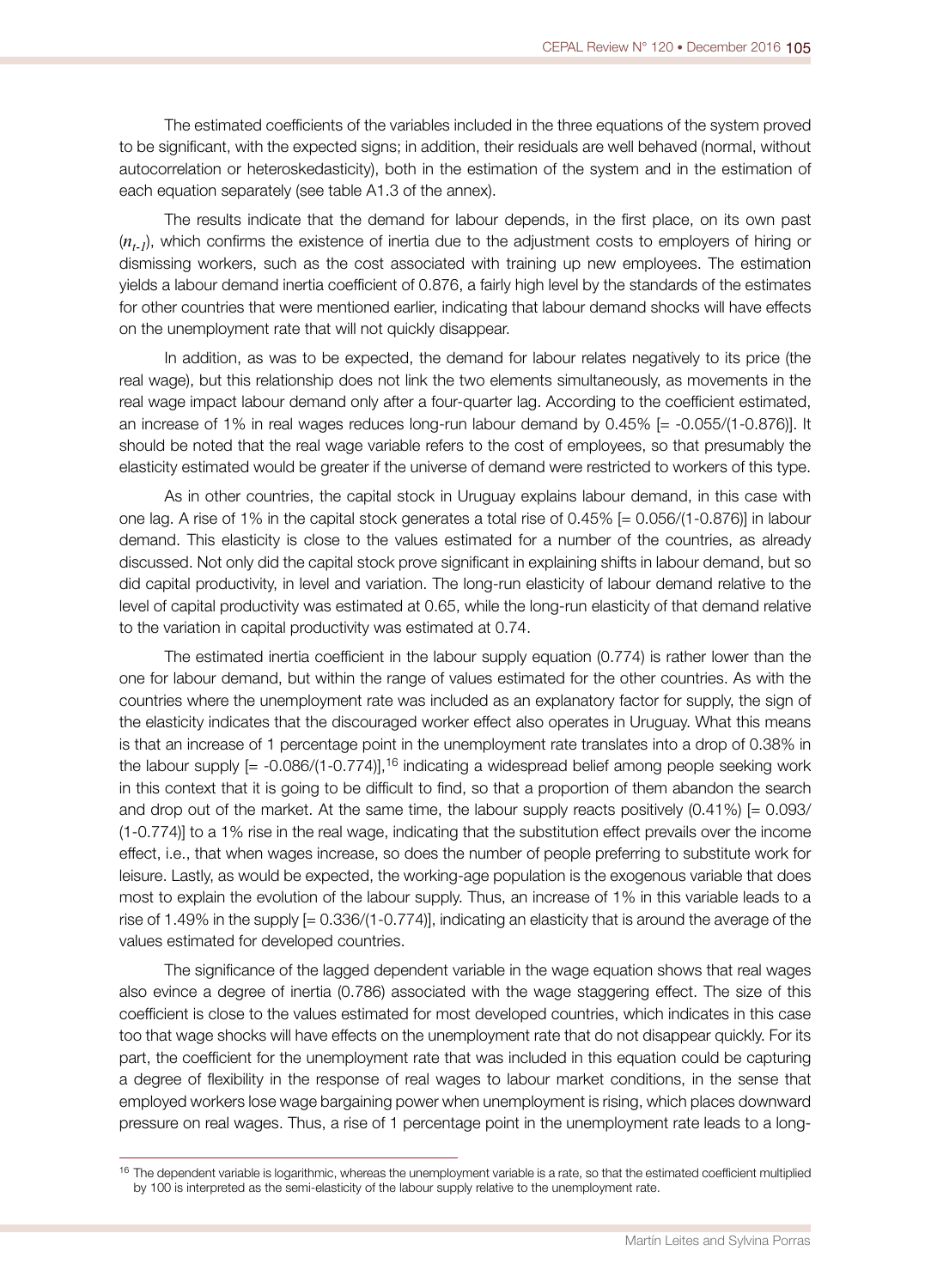term reduction of 2.06% in real wages. Although having the same sign, this elasticity is slightly above the values (ranging from 0.5% to 1.5%) estimated for the other countries whose supply equations included this variable as an explanatory factor for real wages. Wages also respond to changes in the levels and variation of labour productivity per hour worked. The long-run elasticity of wages was estimated at 0.44 (total effect) relative to labour productivity levels and 0.25 relative to variation. These values are below those found for the United States in 2011 using a comparable specifcation (1.0 and 3.29, respectively).

Dummy variables also had to be included in all three equations, usually because of outlying oneoff values in the series or events in the Uruguayan economy that produced some break in the series, such as the 2002 crisis (see table A1.1 of the annex).

The system estimated yields a satisfactory prediction of the evolution of the unemployment rate in Uruguay over the last 27 years. This can be seen in fgure 2, which presents the actual evolution of the unemployment rate  $(l_t - n_t)$  and the evolution estimated from the system of equations (with and without dynamic interaction).<sup>17</sup>



Source: Prepared by the authors.

## **2. Hypothesis testing and implications**

The results of the estimates provide a response to the frst three questions raised. Table 2 presents the hypotheses and the statistical tests and summarizes their results. In the frst place, all three equations confirm the significance of the lagged dependent variables  $(\alpha_i \neq 0)$ , which is evidence for inertia in labour market adjustment processes (Ha). In the second place, it is found that the capital stock and capital productivity have a signifcant effect on labour demand, that the working-age population affects the labour supply and that labour productivity affects wages, confrming the infuence of exogenous variables on the unemployment rate (β*i ≠* 0, Hb). Lastly, wages are important in explaining labour

<sup>&</sup>lt;sup>17</sup> The inclusion of dynamic interaction means that the unemployment rate estimated by the system is then incorporated into successive estimates of labour supply and wages. The projection that does not incorporate dynamic interaction takes the actual unemployment rate as an explanatory variable for supply and wages.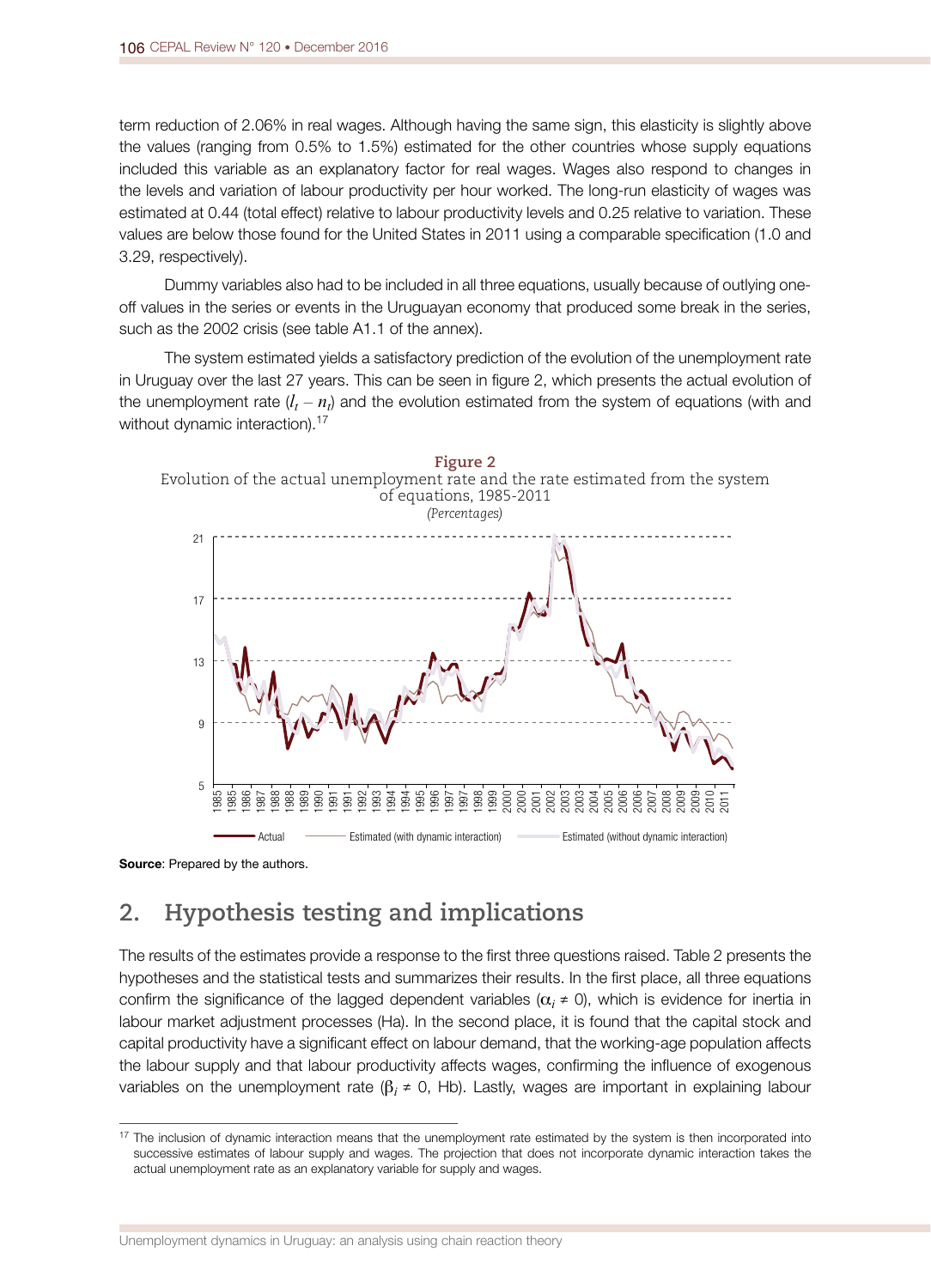supply and demand, and unemployment is important in explaining both wages and the labour supply, thus confrming the signifcance of interactions between the equations and the presence of spillover effects (γ*<sup>i</sup> ≠*0, Hc).

| Table 2<br>Hypothesis testing <sup>a</sup>     |                       |                    |                    |                      |                        |  |  |
|------------------------------------------------|-----------------------|--------------------|--------------------|----------------------|------------------------|--|--|
|                                                | Equationsb            |                    | Conclusion         |                      |                        |  |  |
| <b>Hypothesis</b>                              |                       | Demand             | Supply             | Wages                |                        |  |  |
| Ha: presence of inertia effect                 | Estimated coefficient | $\alpha_n = 0.876$ | $\alpha_l = 0.774$ | $\alpha_w = 0.786$   | Presence of inertia    |  |  |
| HO: coefficient = 0 H1: coefficient $\neq$ 0   | t-test $(p$ -value)   | 0.00               | 0.00               | 0.00                 | not rejected           |  |  |
|                                                | Estimated coefficient | $\beta_1 = 0.056$  | $\beta_4 = 0.336$  |                      |                        |  |  |
|                                                | t-test $(p$ -value)   | 0.01               | 0.00               |                      |                        |  |  |
| Hb: influence of exogenous variables           | Estimated coefficient | $\beta_2 = 0.081$  |                    |                      | Influence of exogenous |  |  |
| HO: coefficient = $0$ H1: coefficient $\neq 0$ | t-test $(p$ -value)   | 0.00               |                    |                      | variables not rejected |  |  |
|                                                | Estimated coefficient | $\beta_3 = 0.092$  |                    |                      |                        |  |  |
|                                                | t-test $(p$ -value)   | 0.00               |                    |                      |                        |  |  |
|                                                | Estimated coefficient | $y_1 = -0.055$     | $y_2 = -0.086$     | $y_4 = -0.441$       |                        |  |  |
| Hc: presence of spillover effects              | t-test $(p$ -value)   | 0.00               | 0.02               | 0.00                 | Presence of spillover  |  |  |
| HO: coefficient = $0$ H1: coefficient $\neq 0$ | Estimated coefficient | $y_3 = 0.093$      |                    | effects not rejected |                        |  |  |
|                                                | t-test $(p$ -value)   |                    | 0.01               |                      |                        |  |  |

Source: Prepared by the authors.

<sup>a</sup> Contrasts of hypotheses based on the results of the estimations of the system equations presented in table 1.

b The equations are as follows:

Demand:  $n_t = \alpha_n n_{t-1} + \beta_1 k_{t-1} + \beta_2 pr k_{t-1} + \beta_3 Δ pr k_t + γ_1 w_{t-4}$ Supply:  $l_t = \alpha_l l_{t-1} + \beta_4 z_{t-1} + \gamma_2 u_{t-1} + \gamma_3 \Delta w_t$  $Wages: w_t = α_w w_{t-1} + β_5 prn_{t-1} + β_6 Δ prn_t + γ_4 u_{t-1}$ Where:

*n*: Number of people in work; *w*: Average real wage; *k*: Capital stock; *prk*: Apparent productivity of capital; *l*: Number of people active in the labour market; *u*: Unemployment rate; *z*: Working-age population; *prn*: Apparent productivity of labour.

The confrmation of these three hypotheses suggests that a temporary shock to any of the labour market variables can generate a persistent effect on the level of unemployment. To evaluate the magnitude of these effects, exercises were frst carried out to simulate demand, supply and wage shocks. This made it possible to measure the persistence in time of their effects on the unemployment rate. Second, shocks in variables exogenous to the labour market were simulated. Lastly, this was followed by an evaluation of lagged adjustment processes to ascertain whether they were complementary and amplifed their effects (hypothesis Hd).

#### (a) Demand, supply and wage shocks

Two types of shocks to the labour demand, wage-setting and labour supply equations were simulated: a one-off shock and an autoregressive shock of type AR(1) with  $\rho = 0.5$ . The effects of the shocks were normalized so that the initial impact on the unemployment rate would be 1 percentage point.

As can be seen in fgures 3A and 3B, shocks generate different dynamics for unemployment depending on whether they originate from demand, supply or wages. One-off demand and supply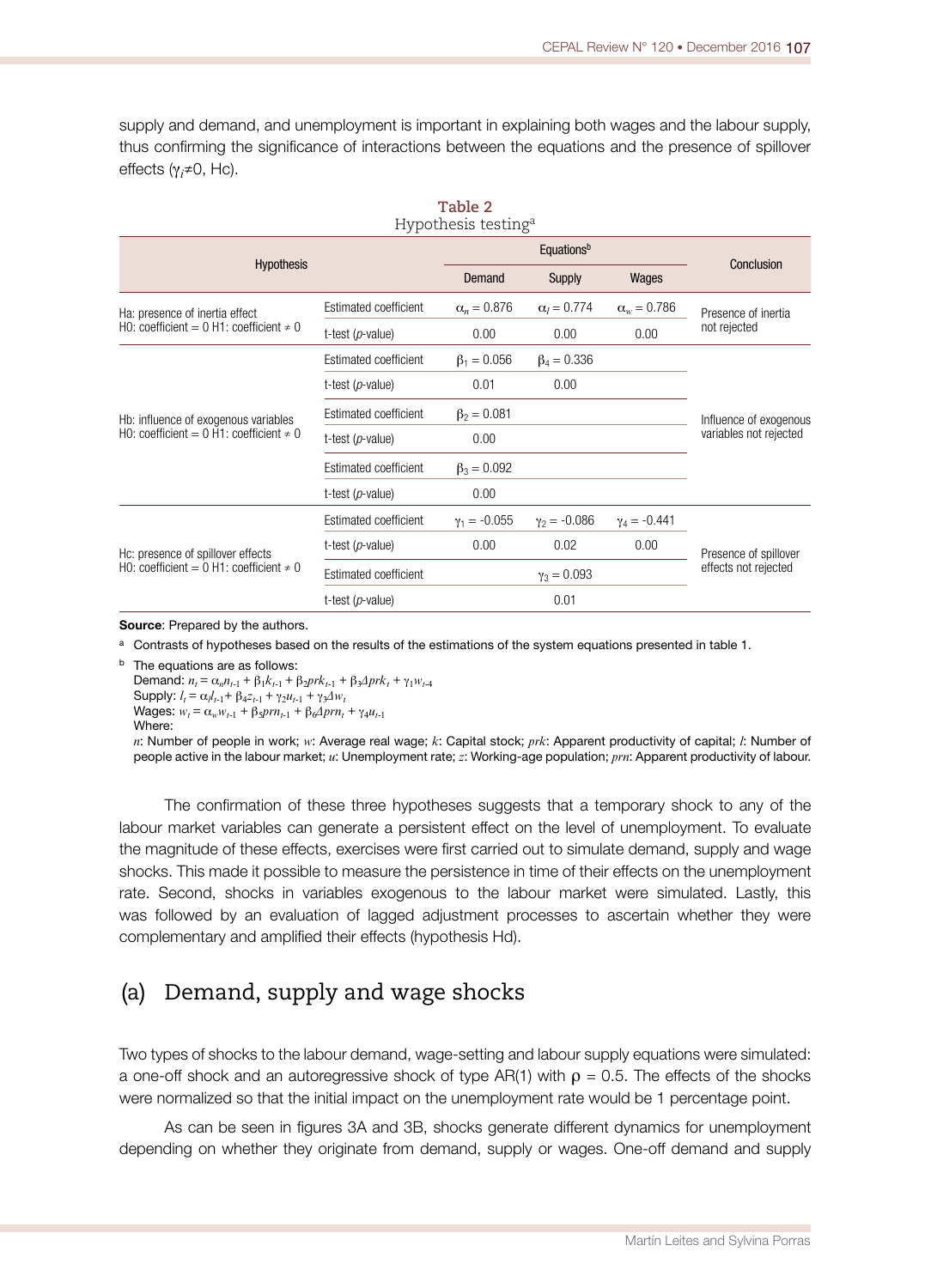shocks lead to an increase in unemployment,<sup>18</sup> with effects that persist for 11 and 8 quarters, respectively. The effects of the shock diminish by over 90% by the end of the ninth quarter in the frst case and the sixth quarter in the second. Wage shocks have a less substantial immediate effect, but their effect on unemployment becomes more signifcant after a year, as higher wages negatively affect the demand for labour with a lag of four quarters, and the effects persist for over five years.



Source: Prepared by the authors.

In response to AR(1) shocks, unemployment overshoots and is highly persistent in the long run (the effects take roughly 5 to 13 years to disappear). When it comes to wages, unemployment overshoots more, rising practically without check until well into the third year, followed by effects that disappear only very slowly. Once again, it was in the study on the United Kingdom that the effects of wage shocks on unemployment were found to be most persistent relative to those of demand or supply shocks (Henry, Karanassou and Snower, 2000).

### (b) Shocks to exogenous variables

This exercise illustrates how the interaction of exogenous variables along with delayed adjustments generates persistent effects on the long-run unemployment rate.

Three types of shocks were simulated for each exogenous variable: a one-off shock (without memory) and two AR(1) shocks, with  $\rho = 0.5$  and  $\rho = 0.9$ . In all cases, the effects were normalized so that the initial impact on unemployment was a change of 1 percentage point in the rate. The results are presented in fgures 4A to 4D.

In the case of shocks to the capital stock, capital productivity and the working-age population, unemployment is found to follow a similar trajectory. With a one-off shock, unemployment reacts and then gradually returns to its starting level; when the shock has memory, however, unemployment initially overshoots, with the initial effect sometimes being more than doubled before it very slowly dissipates. When a shock derives from the capital stock, the effects can be seen to persist for up 10 quarters in the case of a one-off shock and up to 25 in the case of one with lags.

<sup>&</sup>lt;sup>18</sup> What is assumed in this case is a negative labour demand shock leading to increased unemployment.

Unemployment dynamics in Uruguay: an analysis using chain reaction theory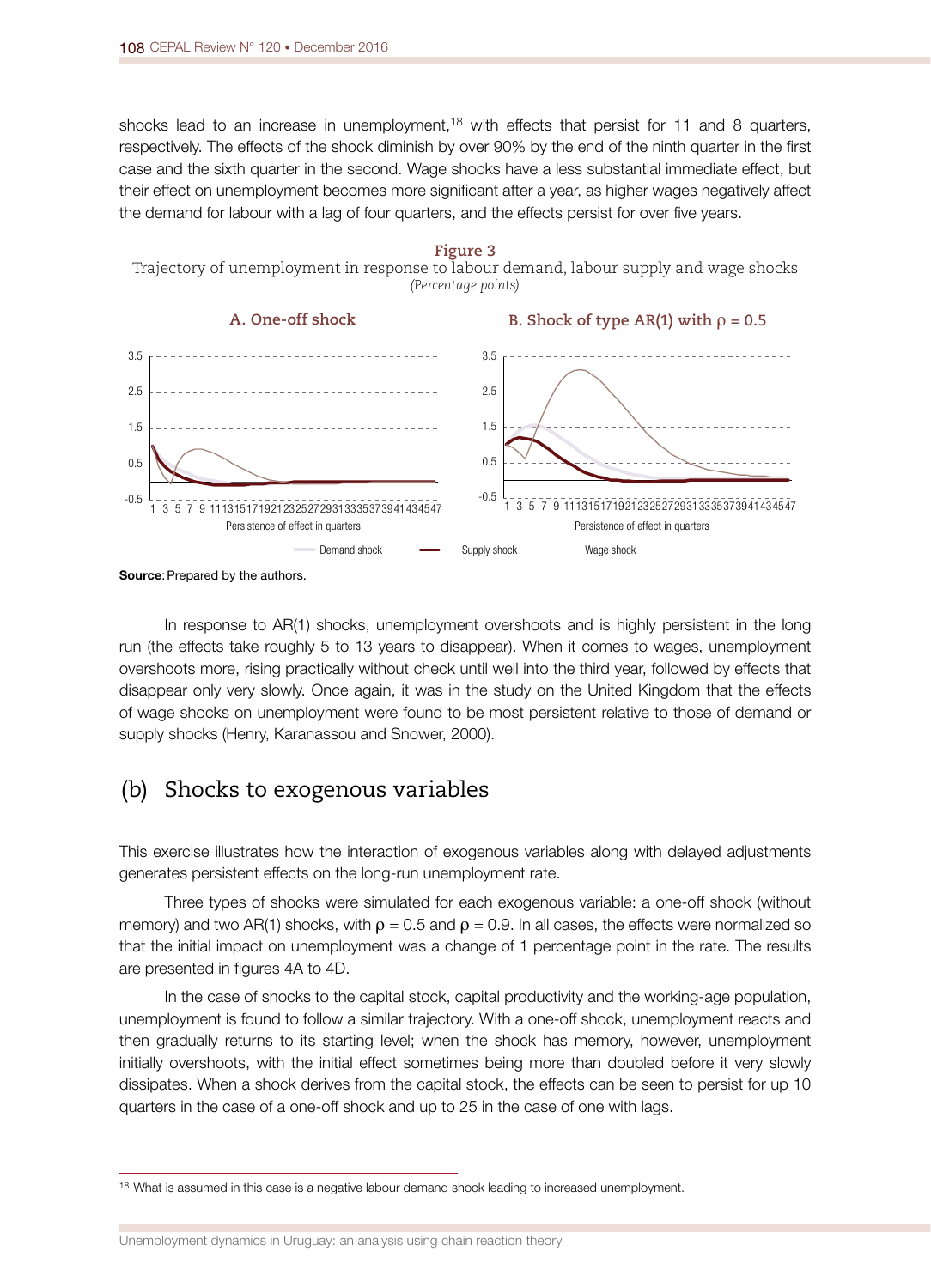**Figure 4** Effects on the unemployment rate of shocks to exogenous variables *(Percentage points)*



Source: Prepared by the authors.

The effects of labour productivity shocks on unemployment do not present such a gradual trajectory as in the previous cases, as there is frst an immediate drop in unemployment and then an overshoot due to the demand effects of the lagged wage. The effect on unemployment is much greater in subsequent periods than initially, peaking at 3.34 percentage points, and is also more persistent (it only disappears after a period that may range from 5 to 17 years, depending on the type of shock).

#### (c) Process complementarity

To gauge the magnitude of the complementarities in the adjustment processes empirically, we follow Henry, Karanassou and Snower (2000). A labour demand shock is assumed and the results of the following two simulations are compared: one assuming that all the effects operate simultaneously, and one arrived at by adding up the individual contributions of each equation.

To derive the individual contribution of the demand equation to the unemployment adjustment process, all the endogenous variables of the system are first fixed at their current value, with the exception of the employment lag in the demand equation. In this way, the shock simulation will only encompass the effect on the unemployment rate of inertia in the demand for labour itself. Next, the individual contribution of the supply equation in the face of this demand shock is obtained, this time by fixing all the endogenous variables at their current value except the one for the supply lag. The same procedure is followed to obtain the individual contribution of the wage equation.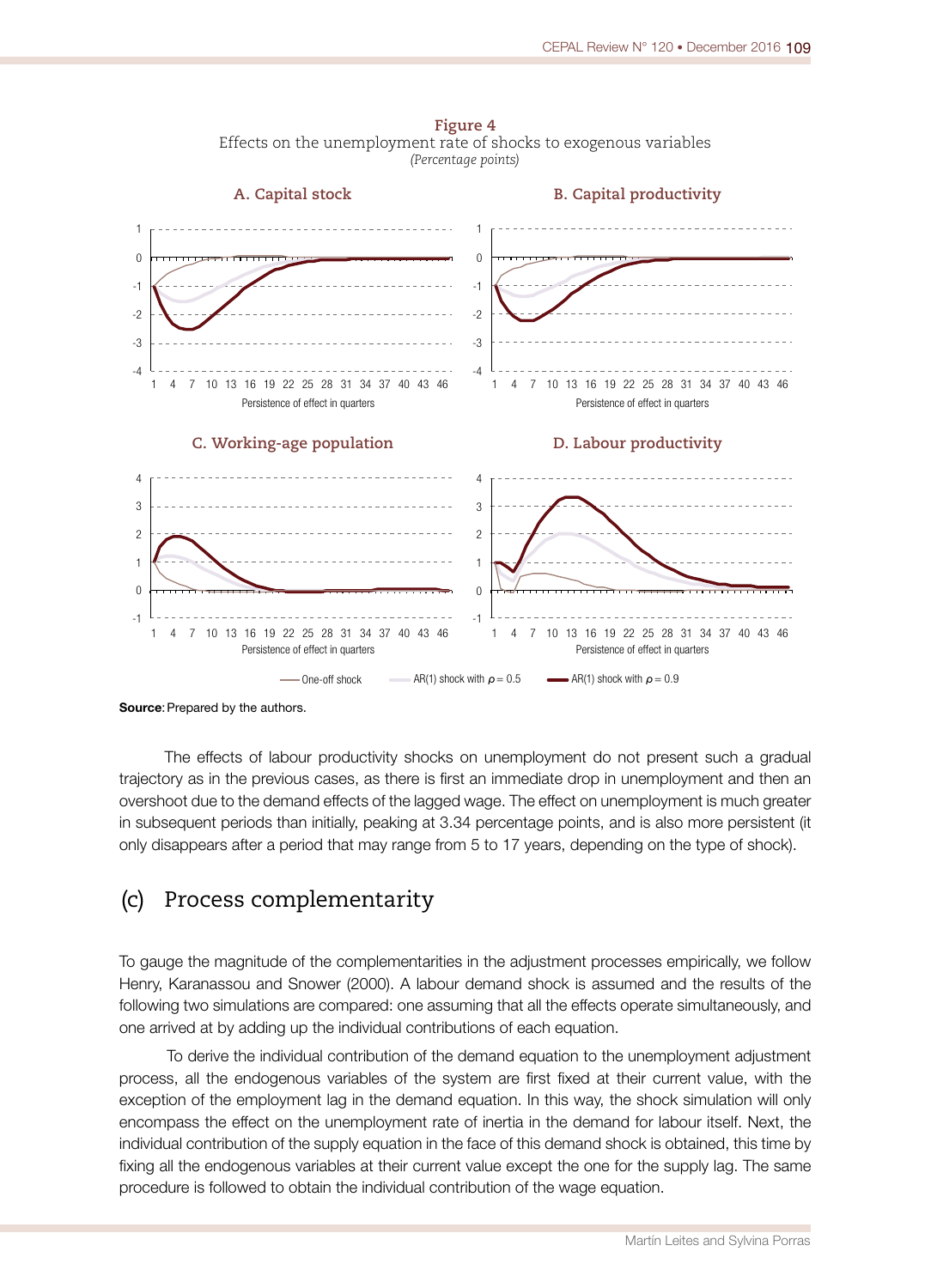In the next step, the individual responses are added together and normalization is carried out so that the immediate effect of the shock on unemployment is 1 percentage point. This yields a series for the effect of a demand shock on unemployment when the adjustment processes act in isolation.

Figure 5 shows that a demand shock has an amplifed effect on unemployment when adjustment processes are complementary, and that this takes longer to disappear, providing evidence for hypothesis Hd. In the case of a one-off shock, the effects disappear only after 11 quarters, whereas if adjustment processes did not complement one another their effects would disappear in less than half the time. If the shock additionally follows an AR(1) process with  $\rho = 0.5$ , complementarity means not only that its effects are longer-lasting, but that they are amplifed, even resulting in an overshoot.



Source: Prepared by the authors.

a The effects are calculated by means of two simulations: one assuming that they all operate simultaneously and including their interactions (joint effect), and one arrived at by adding up the individual contributions of the demand, supply and wage equations to the unemployment adjustment process.

### **3. Determinants of the recent evolution of unemployment**

Lastly, an objective of this article was to attempt to ascertain which factors accounted for the drop in the Uruguayan unemployment rate from the high levels of the 2002 crisis to the historically low fgures of recent years. To this end, the analysis concentrated on the period from the frst quarter of 2003 to the fourth quarter of 2011. It frst distinguished the changes in the unemployment rate over the period, analysing the contribution of inertia in adjustment processes. Secondly, it considered what contribution had been made by the complementarity of adjustment processes. Lastly, it explored the infuence of exogenous variables on the trajectory of unemployment during the period.

Following Karanassou and Snower (1998), we estimated the contribution of inertia processes to the drop in the unemployment rate ( $\Delta$ u^<sub>2011-2003</sub>). For this, we first calculated the total change in the unemployment rate between 2003 and 2011, using the full system of equations ( $\Delta u_{2011-2003}$ ). The result was that, with all the adjustments in place, the unemployment rate dropped by 10.69 percentage points in the period. We then calculated this same change, but under the assumption that the lagged adjustments of the endogenous variables did not operate in the system ( $\Delta u^n_{2011\text{-}2003}$ ). These variables were assumed to stand at their current level, meaning that the adjustment process was completed in each period. This procedure yielded a 5.62 percentage point drop in the rate and made it possible to measure what the change in unemployment would have been if the changes in the exogenous variables alone had operated. The difference between the two movements yields the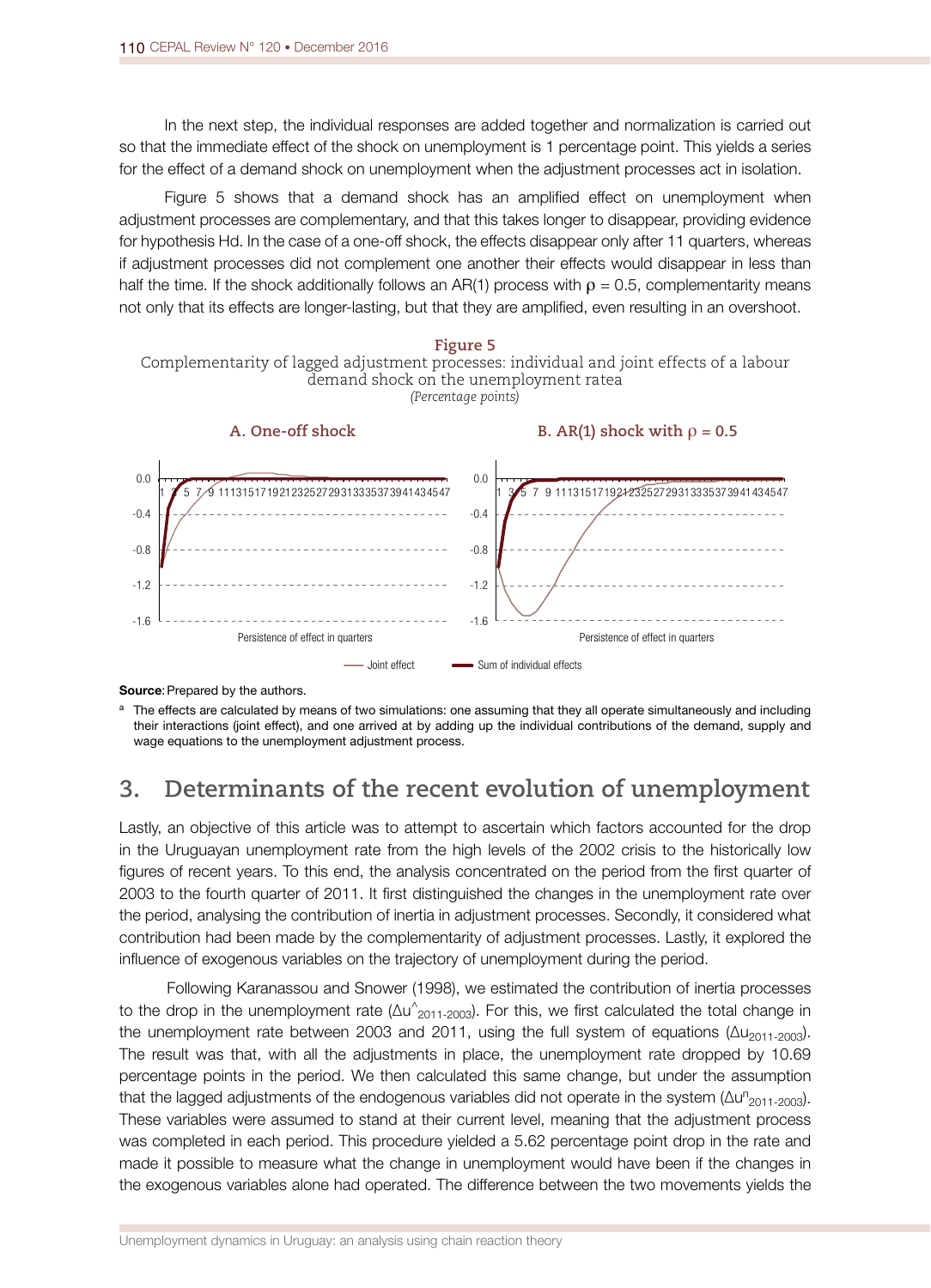contribution of the inertia and the interactions, accounting in this case for almost half the drop in the unemployment rate ( $\Delta u^{\wedge}_{2011\text{-}2003} = \Delta u_{2011\text{-}2003}$  -  $\Delta u^{\text{n}}_{2011\text{-}2003} = 5.07$  percentage points) (see table 3), with the rest being accounted for by the effects of the exogenous variables.

| Table 3                                                                   |
|---------------------------------------------------------------------------|
| Contribution of lagged adjustments to the change in the unemployment rate |
| between 2003 and 20 $\bar{1}1$                                            |
| (Percentage points)                                                       |

|                                                    |                                                                                                                                                             |                                        |     | Change in the<br>unemployment rate |
|----------------------------------------------------|-------------------------------------------------------------------------------------------------------------------------------------------------------------|----------------------------------------|-----|------------------------------------|
| Total                                              |                                                                                                                                                             | $\Delta u_{2011-2003}$                 | $=$ | $-10.69$                           |
| Without lagged adjustments in endogenous variables |                                                                                                                                                             | $\Delta u^n$ <sub>2011-2003</sub>      | $=$ | $-5.62$                            |
| Joint contribution of lagged adjustments           |                                                                                                                                                             | $\Delta u_{2011-2003}^{\wedge}$        | $=$ | $-5.07$                            |
| With demand inertia only                           |                                                                                                                                                             | $\Delta$ u (EA) <sub>2011-2003</sub>   | $=$ | $-6.25$                            |
| With wage inertia only                             |                                                                                                                                                             | $\Delta$ u (WF) <sub>2011-2003</sub> = |     | $-5.61$                            |
| With supply inertia only                           |                                                                                                                                                             | $\Delta$ u (LF) <sub>2011-2003</sub> = |     | $-4.93$                            |
| Individual inertia contributions                   |                                                                                                                                                             |                                        |     |                                    |
|                                                    | $\Delta u^{(EA)}_{2011-2003}$ = $\Delta u$ (EA) <sub>2011-2003</sub> - $\Delta u^{n}_{2011-2003}$                                                           |                                        | $=$ | $-0.63$                            |
|                                                    | $\Delta u^{\wedge}$ (WF) <sub>2011-2003</sub> = $\Delta u$ (WF) <sub>2011-2003</sub> - $\Delta u^{n}$ <sub>2011-2003</sub>                                  |                                        | $=$ | 0.01                               |
|                                                    | $\Delta u$ <sup>(</sup> LF) <sub>2011-2003</sub> = $\Delta u$ (LF) <sub>2011-2003</sub>                                                                     | - $\Delta u_{2011-2003}^{n}$           | $=$ | 0.69                               |
| Joint contribution of individual effects           |                                                                                                                                                             |                                        |     |                                    |
|                                                    | $\Delta u$ <sup>(</sup> (EA) <sub>2011-2003</sub> + $\Delta u$ <sup>(</sup> (WF) <sub>2011-2003</sub> + $\Delta u$ <sup>(</sup> (LF) <sub>2011-2003</sub> = |                                        |     | 0.07                               |

Source: Prepared by the authors.

Note: ∆u: Change in projected unemployment; Δu<sup>n</sup>: Change in unemployment without inertia; Δu<sup>^</sup>: Change in unemployment due to inertia; EA: Demand inertia; LF: Supply inertia; WF: Wage inertia.

To measure the importance of the complementarity of lagged adjustment effects, a simulation was made of the change in the unemployment rate between those years under the assumption that this complementarity does not exist. To estimate the change without adjustment complementarity, the contributions of the individual inertia of each variable are added together. In the case of labour demand  $(\Delta u^{\wedge}(EA)_{2011-2003})$ , for example, the individual contribution of inertia is given by the difference between the change in the unemployment rate assuming demand inertia only (Δu(EA)<sub>2011-2003</sub>) and the change in the unemployment rate without any inertia process ( $\Delta u^n_{2011\text{-}2003}$ ). Similarly, the contribution of inertia in the labour supply ( $\Delta u^{\wedge}(L\mathsf{F})_{2011-2003}$ ) and in wages ( $\Delta u^{\wedge}(WF)_{2011-2003}$ ) is estimated. As can be seen in table 3, the unemployment rate would have risen by 0.07 percentage points instead of dropping by 5.07 percentage points as described above. It can be observed that the drop in the unemployment rate attributable to demand inertia between 2003 and 2011 was 0.63 percentage points, while that attributable to supply inertia was 0.69, but the contribution of wages was almost nil.

Lastly, what would have happened to the unemployment rate if the exogenous variables had not registered changes between 2003 and 2011? The capital stock and capital productivity, the workingage population and labour productivity all rose between those years. The exercise is to simulate the trajectory of unemployment by altering the value of the exogenous variables.

As a reference, we considered the series for the unemployment rate produced by estimating the full system of equations. After this, the contribution of the capital stock to the evolution of the unemployment rate was calculated by simulating the trajectory of unemployment on the assumption that the capital stock in each quarter of the period from 2004 to 2011 was at the same level as in the equivalent quarter of 2003, with the estimation taking the actual values of the other exogenous variables. The contribution of this variable was obtained as the difference between the two series. The same procedure was applied for all the exogenous variables.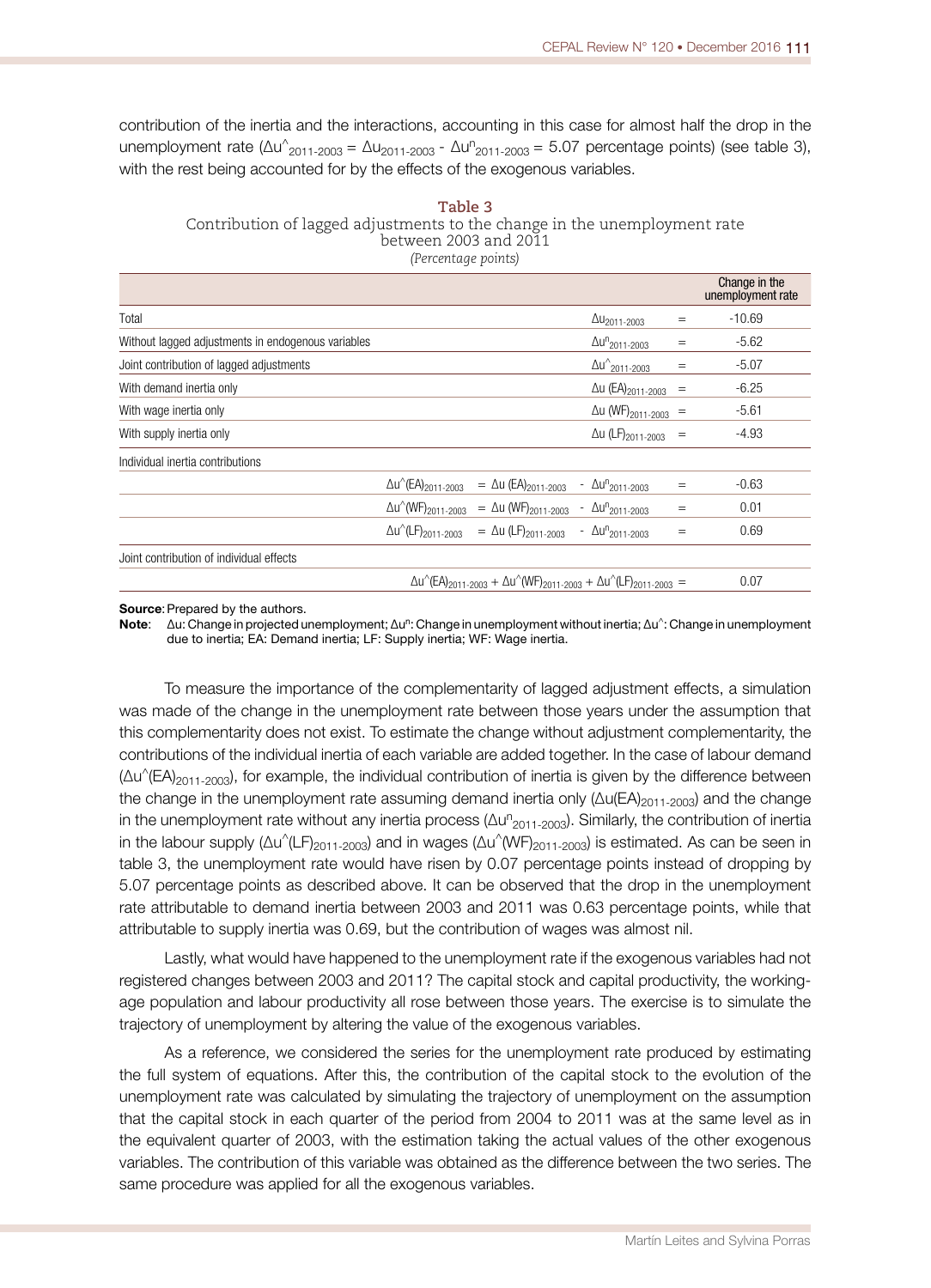Figure 6 presents the results. When the differences take positive values, it means that the unemployment rate would have been higher if the exogenous variable had kept its 2003 values and not evolved as it did. According to this exercise, the increases in capital productivity and capital accumulation made a substantial contribution to the recent trajectory of unemployment. This means that if the capital stock and capital productivity had not moved upward but had held steady at their 2003 levels, the unemployment rate would have fallen by less than it did, ending the period 3.7 and 7.5 percentage points above the level actually attained, respectively.<sup>19</sup>



**Figure 6** Contribution of exogenous variables to the drop in the unemployment rate, 2003-2011

The other variables had the opposite effect. The increase in the working-age population led to a rise in the labour supply, placing upward pressure on unemployment. If this variable had kept its 2003 level, the unemployment rate in 2011 would have been 4 percentage points lower. Labour productivity was another variable that rose in the period and placed direct upward pressure on wages even as it indirectly infuenced demand and supply changes, so that it also exerted upward pressure on unemployment, albeit to a much lesser extent than the rise in the working-age population.

In summary, it can be said that the developments illustrated by fgure 6 are consistent with expectations. It shows that the growth in capital stock and capital productivity in Uruguay, combined with the complementarity of labour market adjustments, can explain much of the substantial drop in the unemployment rate between 2003 and 2011.

## **V. Conclusions**

Chain reaction theory was applied to study the dynamics of unemployment in Uruguay in the period from 1985 to 2011, and the evidence supplied helps to explain the determinants of the unemployment level and the decline in the unemployment rate from 2003 onward.

Source: Prepared by the authors.

<sup>&</sup>lt;sup>19</sup> The level actually attained is not the one actually observed, but the one arrived at by estimating the system as a whole.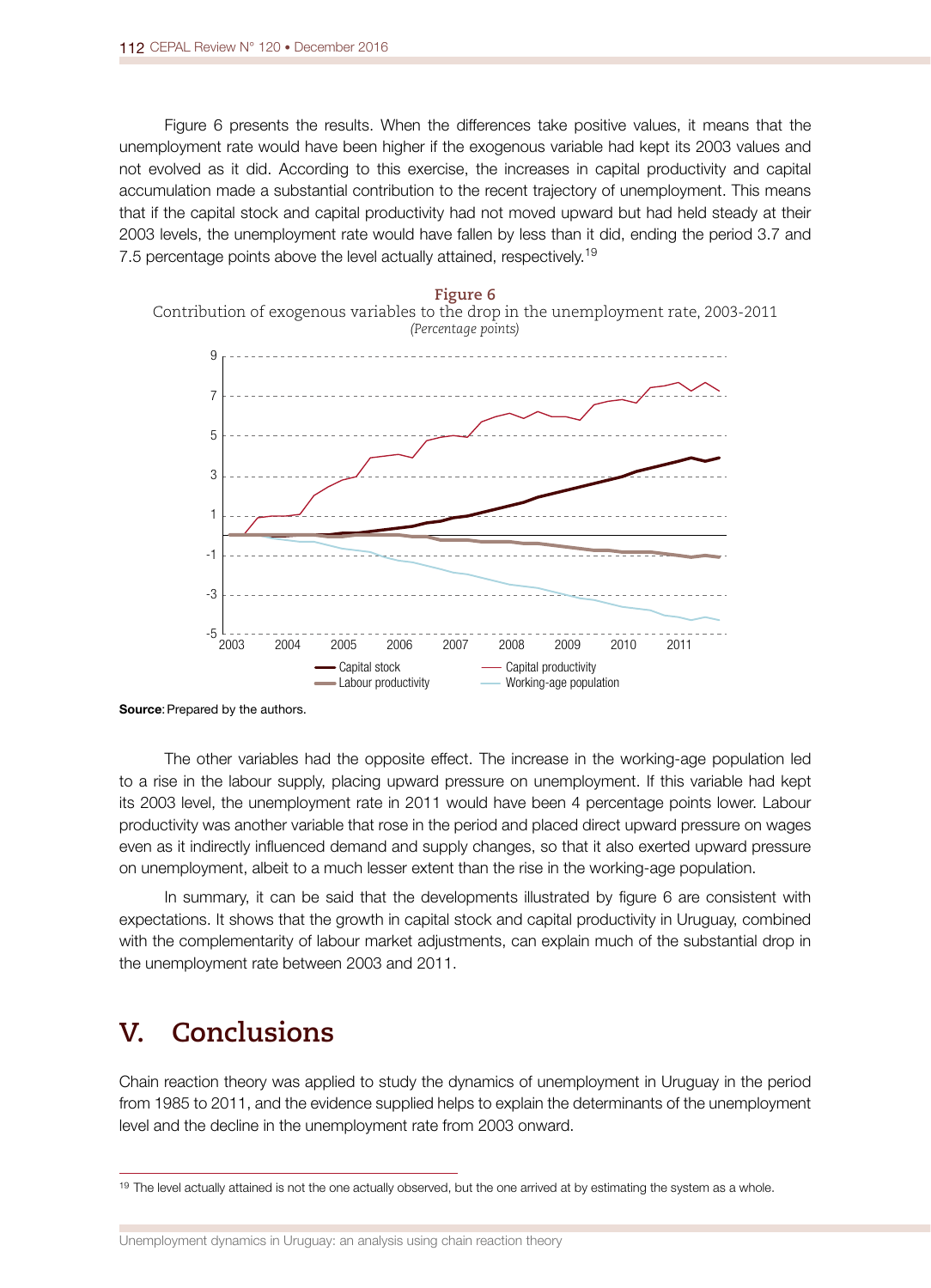First, the major labour market variables, namely demand, supply and wage formation, were found to present inertia and, being interconnected, spillover effects. The result is that one-off shocks to any of the labour market variables have effects on unemployment that take time to dissipate. For example, if the shock is from demand or supply, there are effects on unemployment that persist for 11 quarters and 8 quarters, respectively, while if the shock is from wages, the effects linger for up to 5 years.

Second, adjustment processes operate in a complementary fashion, creating effects whereby the magnitude and persistence of shocks expand. If there were no such complementarity, a oneoff shock that increased the demand for labour by causing a 1 percentage point decline in the unemployment rate would dissipate in the ffth quarter, whereas in fact, as indicated, the effect lingers for 11 quarters.

Furthermore, one of the key contributions of chain reaction theory is that it can be used to detect the infuence on the unemployment rate of changes in variables exogenous to the labour market. In particular, it was found that changes in the capital stock created persistent effects on unemployment, with these dissipating only after 3 to 7 years, depending on the type of shock.

With regard to the recent performance of unemployment in Uruguay, the reduction in unemployment levels was found to be accounted for essentially by two factors. First, among the exogenous variables, the most important effects were from the rise in capital productivity and the capital stock. If these variables had remained at their 2003 levels, the unemployment rate would have fallen by less, ending the period 3.7 and 7.5 percentage points, respectively, above the level actually attained. Second, a large proportion of the decline is explained by the spillover effects arising from the complementarity of the adjustment processes of Uruguayan labour market variables.

Lastly, the fndings of this study have some important implications for both unemployment dynamics and the design of future policies. First, the inertia and complementarity found in the adjustment processes of labour market variables, together with the existence of spillover effects with persistent impacts, suggest that the unemployment rate does not converge on an invariant level. On the contrary, its long-term evolution appears to be determined by the unending sequence of nominal and real shocks and intertemporal propagation mechanisms. This takes away from the argument that current levels of employment (and low unemployment) are not sustainable over time. Karanassou, Sala and Salvador (2008) argue that different policies may be required to deal with shocks of differing durations and that chain reaction theory creates scope for applying policies to combat unemployment. For example, interventions designed to increase the capital stock and/or factor productivity could have persistent effects on the short- and long-run unemployment rate.

## **Bibliography**

- Badagián, A. and others (2001), "Tasa de desempleo de Montevideo: ¿raíz unitaria o cambio estructural?", *Documentos de Trabajo series*, No. DT (01/01), Montevideo, University of the Republic.
- Bande, R. (2002), "Ajustes dinámicos en las tasas de paro: España vs. Portugal", *Análise Económica,* No. 20, Galician Studies and Development Institute.
- Bande R. and M. Karanassou (2009), "Labour market flexibility and regional unemployment rate dynamics: Spain 1980-1995", *Papers in Regional Science*, vol. 88, No. 1, Wiley Blackwell.
- Borraz, F. and M. Tubio (2009), "La tasa natural de desempleo en Uruguay", Banco Central del Uruguay [online] www.bcu.gub.uy/autoriza/peiees/jor/2009/iees03j3601009.pdf.
- González, I. and H. Sala (2011), "Macroeconomic consequences of the U.S. financialisation process: lower capital accumulation, higher unemployment" [online] http://www.ecap.uab.es/secretaria/trebrecerca/ Igonzalez.pdf.
- Henry, B., M. Karanassou and D. Snower (2000), "Adjustment dynamics and the natural rate: an account of UK unemployment", *Oxford Economic Papers*, vol. 52, No. 1, Oxford University Press.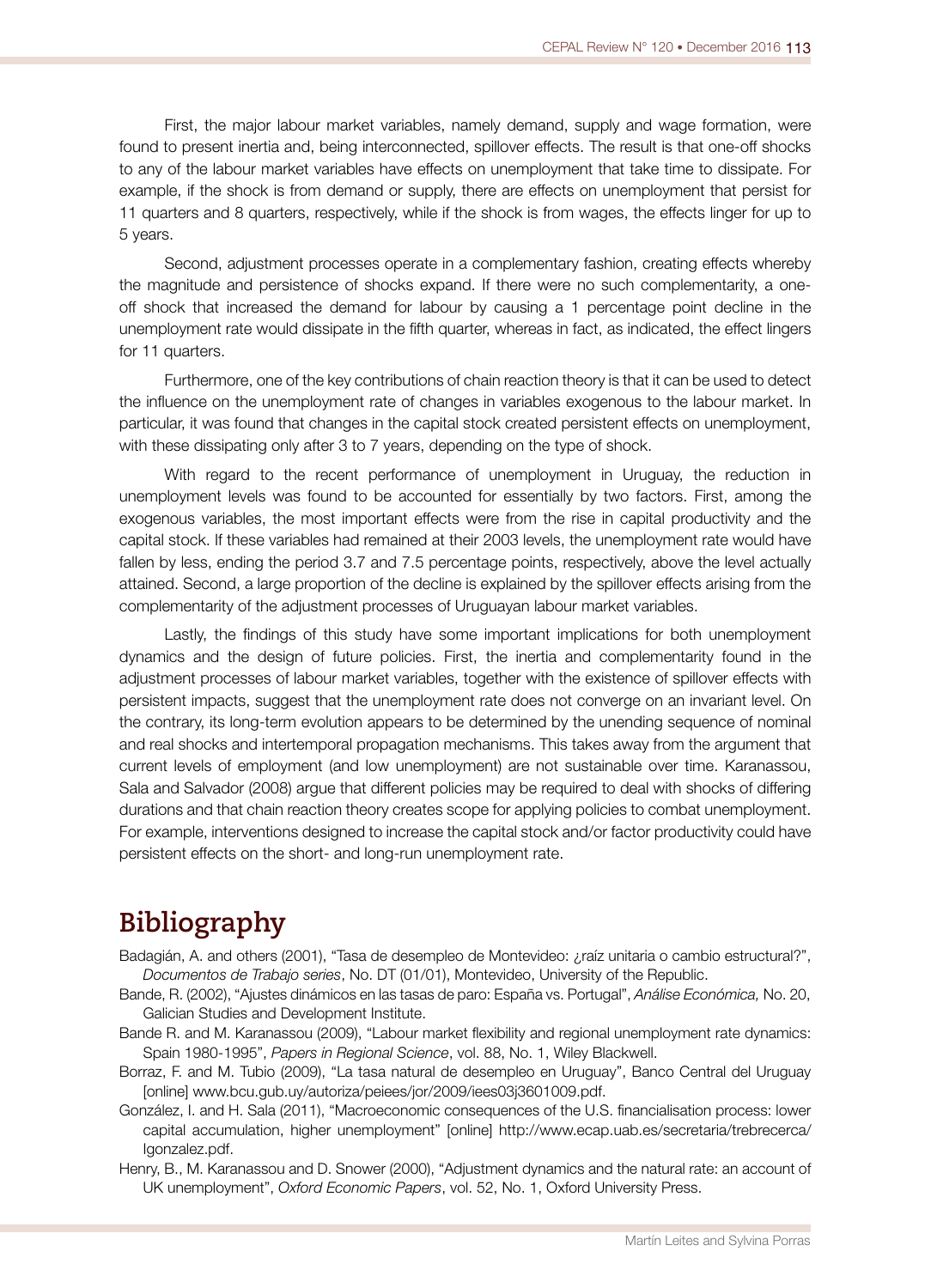- Karanassou, M. (1998), "Unemployment dynamics: the chain reaction theory of unemployment", thesis, London, Birkbeck College, University of London.
- Karanassou, M. and D. Snower (2004), "Unemployment invariance", *German Economic Review*, vol. 5, No. 3, Wiley.
- (2000), "Characteristics of unemployment dynamics: the chain reaction approach", *IZA Discussion Paper*, No. 127, Bonn, Institute for the Study of Labour (IZA).
- (1998), "How labour market flexibility affects unemployment: long term implications of the chain reaction theory", *The Economic Journal*, vol. 108, No. 448, Wiley.
- (1997), "Is the natural rate a reference point?", *European Economic Review*, vol. 41, No. 3-5, Amsterdam, Elsevier.
- (1996), "Explaining disparities in unemployment dynamics", *The 1990's Slump: Causes and Cures*, M. Baldassari, L. Paganetto and E. Phelps (eds.), London, Palgrave Macmillan.
- Karanassou, M. and H. Sala (2010), "Labour market dynamics in Australia: what drives unemployment?", *Economic Record*, vol. 86, No. 273, The Economic Society of Australia.
- (2008), "The rise and fall of Spanish unemployment: a chain reaction theory perspective", *Working Paper*, No. 273, Queen Mary University of London.
- Karanassou, M., H. Sala and F. Salvador (2008), "The (ir)relevance of the NRU for policy making: the case of Denmark", *Scottish Journal of Political Economy*, vol. 55, No. 3, Scottish Economic Society.
- Karanassou, M., H. Sala and D. Snower (2009), "Phillips curves and unemployment dynamics: a critique and a holistic perspective", *Journal of Economic Surveys*, vol. 23, No. 4.
- (2003), "Unemployment in the European Union: a dynamic reappraisal", *Economic Modelling*, vol. 20, No. 2, Amsterdam, Elsevier.
- Layard, R., S. Nickell and R. Jackman (1991), *Unemployment: Macroeconomic Performance and the Labour Market*, Oxford, Oxford University Press.
- Leites, M. and S. Porras (2013), "El enfoque de la reacción en cadena: una aplicación para explicar la dinámica del desempleo en Uruguay", *Documentos de Trabajo series*, No. DT 11/2013, Montevideo, University of the Republic.
- Montuenga, V. and V. Ramos (2005), "Reconciling the wage curve and the Phillips curve", *Journal of Economic Surveys*, vol. 19, No. 5, Wiley.
- Pesaran, H. (1997), "The role of economic theory in modelling the long run", *The Economic Journal*, vol. 107, No. 440, Wiley.
- Pesaran, H. and Y. Shin (1995), "An autoregresive distributed lag modelling approach to cointegration analysis", *DEA Working Paper*, No. 9514.
- Pesaran, H., Y. Shin and R. Smith (2001), "Bounds testing approaches to the analysis of level relationships", *Journal of Applied Econometrics*, vol. 16, No. 3, Wiley.
- (1996), "Testing for the existence of a long run relationship", *CREST Working Paper*, No. 9645.
- Phelps, E.S. (1994), *Structural Slumps*, Cambridge, Massachusetts, Harvard University Press.
- Rodríguez, S. (1998), "Modelización y desestacionalización de la tasa de desempleo de Montevideo", paper presented at the XIII Annual Meeting of Economics of the Central Bank of Uruguay.
- Román, C. and H. Willebald (2012), "Indicadores de inversión en el largo plazo. Una propuesta para Uruguay (1870-2011)", *Working Paper*, No. 12-21, Montevideo, University of the Republic.
- Spremolla, A. (2001), "Persistencia en el desempleo de Uruguay", *Cuadernos de Economía*, vol. 32, No. 113, Santiago, Institute of Economics, Catholic University of Chile.
- Taylor, J. (1979), "Staggered wage setting in a macro model", *American Economic Review*, vol. 69, No. 2, Nashville, Tennessee, American Economic Association.
- Weller, J. (2014), "Aspects of recent developments in the Latin American and Caribbean labour markets", *CEPAL Review*, No. 114 (LC/G.2629-P), Santiago, Economic Commission for Latin America and the Caribbean (ECLAC).
- World Bank (2012), *The Labor Market Story behind Latin America's Transformation*, Washington, D.C.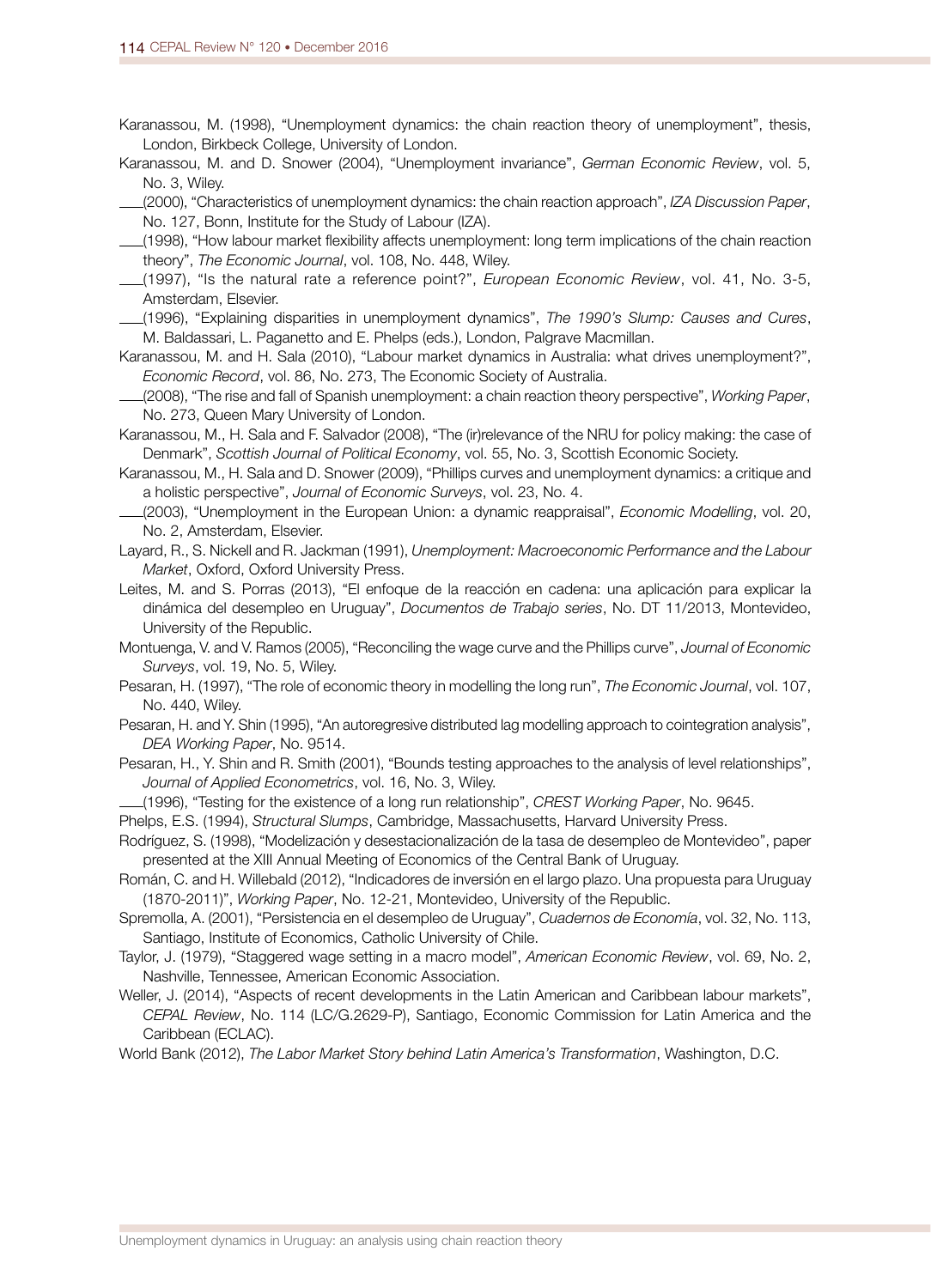## **Annex A1**

|                                 |                                       |                                                | Source           |
|---------------------------------|---------------------------------------|------------------------------------------------|------------------|
| Endogenous variables            |                                       |                                                |                  |
| $l_t$                           | Log active population <sup>a</sup>    |                                                | <b>INE</b>       |
| $n_t$                           | Log working population <sup>a</sup>   |                                                | <b>INE</b>       |
| $u_t$                           | Unemployment rate                     |                                                | $(l_t - n_t)$    |
| $W_t$                           | Log real wage                         |                                                | INE              |
| Exogenous and control variables |                                       |                                                |                  |
| $k_t$                           | Log capital stock <sup>b</sup>        |                                                | <b>IECON</b>     |
| $prk_t$                         | Log capital productivity <sup>c</sup> |                                                | <b>BCU/IECON</b> |
| $z_t$                           | Log working-age populationod          |                                                | <b>INE</b>       |
| $prn_t$                         | Log labour productivity <sup>e</sup>  |                                                | <b>BCU/INE</b>   |
| Dummy variables                 |                                       |                                                |                  |
| dl                              | 2002, third quarter                   | $=$ 1 economic crisis                          |                  |
| d2                              | 1997, first quarter                   | $=$ 1 outlying value in series $n_t$ and $l_t$ |                  |
| d <sub>3</sub>                  | 2000, second quarter                  | $=$ 1 outlying value in series $n_t$ and $l_t$ |                  |
| d4                              | 1994, fourth quarter                  | $= 1$ outlying value in series $l_t$           |                  |
| d5                              | 1987, third quarter                   | $=$ 1 outlying value in series $l_t$           |                  |
| d6                              | $\geq$ 2002, third quarter            | $= 1$ exit from crisis and economic recovery   |                  |
| d7                              | 1990, first to fourth quarter         | $= 1$ high inflation, drop in real wage        |                  |
| $d\delta$                       | 1993, first quarter                   | $=$ 1 outlying value in series $w_t$           |                  |
| d9                              | 1987, fourth quarter                  | = 1 outlying value in series $w_t$             |                  |

#### **TABLE A1.1** Description of the variables used

Source: National Institute of Statistics (INE), Central Bank of Uruguay (BCU) and Institute of Economics (IECON) of the University of the Republic, Uruguay.

a The series were constructed from the activity and employment rates given by the continuous household surveys and INE population projections.

<sup>b</sup> See Román and Willebald (2012) for a description of how this annual capital stock series is prepared. The data were converted into quarterly equivalents using a constant depreciation rate and quarterly investment information.

<sup>c</sup> This derives from the ratio between real gross domestic product (GDP) and capital stock.

<sup>d</sup> INE single-age population projections.

<sup>e</sup> This derives from the ratio between GDP and total hours worked.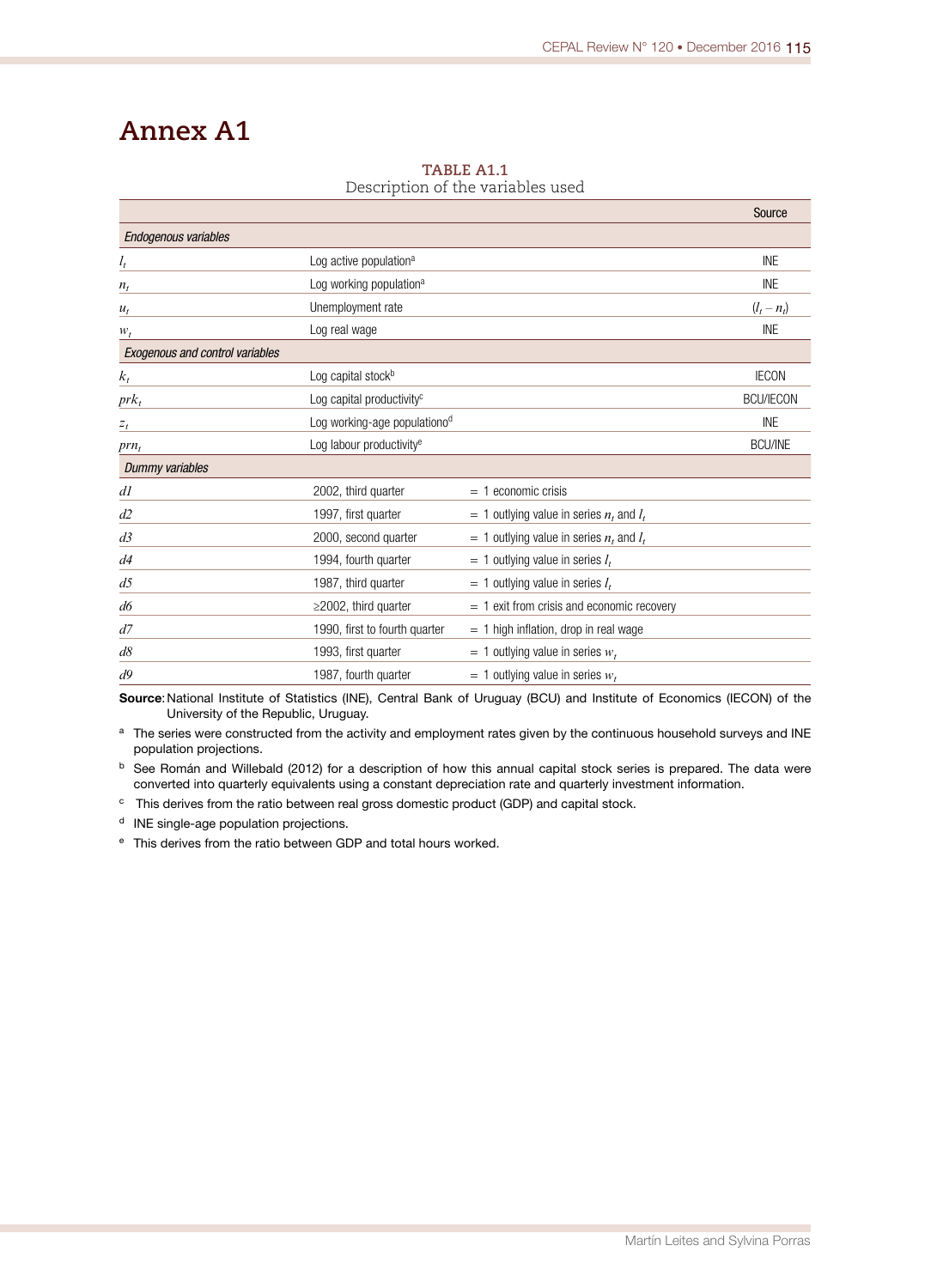|                                                                                                                                                                                                                           | Labour demand       |                 |                |         |                |         |  |  |
|---------------------------------------------------------------------------------------------------------------------------------------------------------------------------------------------------------------------------|---------------------|-----------------|----------------|---------|----------------|---------|--|--|
| $\Delta n_t = a_1 n_{t-1} + a_2 w_{t-4} + a_3 k_{t-1} + a_4 p r k_{t-1} + \sum a_{ni} \Delta n_{t-i} + \sum a_{wi} \Delta n_{t-4-i} + \sum a_{ki} \Delta k_{t-i} + \sum a_{prki} \Delta p r k_{t-i} + a_0$                |                     |                 |                |         |                |         |  |  |
| Lags                                                                                                                                                                                                                      |                     | 1               | 2              | 3       | 4              | 5       |  |  |
|                                                                                                                                                                                                                           | Akaike              | $-5.55*$        | $-5.49$        | $-5.45$ | $-5.41$        | $-5.41$ |  |  |
| Selection criteria                                                                                                                                                                                                        | Schwarz             | $-5.27*$        | $-5.09$        | $-4.96$ | $-4.81$        | $-4.70$ |  |  |
|                                                                                                                                                                                                                           | SC [x2 (1)]         | 0.51            | 0.83           | 0.75    | 0.64           | 0.17    |  |  |
| Autocorrelation tests <sup>a</sup>                                                                                                                                                                                        | SC [x2 (4)]         | 0.83            | 0.86           | 0.65    | 0.40           | 0.19    |  |  |
|                                                                                                                                                                                                                           | Statistic           | 5.40            | 3.73           | 2.96    | 2.42           | 2.63    |  |  |
| F-test (H <sub>0</sub> : $a_1=a_2=a_3=a_4=0$ ) <sup>b</sup>                                                                                                                                                               | Significance        | $^{\star\star}$ |                |         |                |         |  |  |
|                                                                                                                                                                                                                           | <b>Statistic</b>    | $-3.52$         | $-2.98$        | $-3.13$ | $-2.96$        | $-2.72$ |  |  |
| t-test (H0: $a_1=0$ ) <sup>c</sup>                                                                                                                                                                                        | Significance        | $\star$         |                |         |                |         |  |  |
|                                                                                                                                                                                                                           | Labour supply       |                 |                |         |                |         |  |  |
| $\varDelta l_{t} = b_{1}l_{t-1} + b_{2}w_{t-1} + b_{3}u_{t-1} + b_{4}z_{t-1} + \Sigma b_{li}\varDelta l_{t-i} + \Sigma b_{wi}\varDelta w_{t-i} + \Sigma b_{ui}\varDelta u_{t-i} + \Sigma b_{zi}\varDelta z_{t-i} + b_{0}$ |                     |                 |                |         |                |         |  |  |
| Lags                                                                                                                                                                                                                      |                     | 1               | $\overline{2}$ | 3       | $\overline{4}$ | 5       |  |  |
| Selection criteria                                                                                                                                                                                                        | Akaike              | $-5.83*$        | $-5.79$        | $-5.73$ | $-5.67$        | $-5.63$ |  |  |
|                                                                                                                                                                                                                           | Schwarz             | $-5.52*$        | $-5.38$        | $-5.22$ | $-5.05$        | $-4.91$ |  |  |
| Autocorrelation tests <sup>a</sup>                                                                                                                                                                                        | SC [x2 (1)]         | 0.97            | 0.64           | 0.39    | 0.54           | 0.94    |  |  |
|                                                                                                                                                                                                                           | $SC [ \chi^2 (4) ]$ | 0.56            | 0.60           | 0.30    | 0.46           | 0.59    |  |  |
| F-test (H0: $b_1 = b_2 = b_3 = b_4 = 0$ ) <sup>b</sup>                                                                                                                                                                    | <b>Statistic</b>    | 5.25            | 3.55           | 3.20    | 2.33           | 2.57    |  |  |
|                                                                                                                                                                                                                           | Significance        | $\star\star$    |                |         |                |         |  |  |
| t-test (H0: $b_1 = 0$ ) <sup>c</sup>                                                                                                                                                                                      | <b>Statistic</b>    | $-4.40$         | $-3.41$        | $-2.92$ | $-2.28$        | $-2.34$ |  |  |
|                                                                                                                                                                                                                           | Significance        | $***$           |                |         |                |         |  |  |
|                                                                                                                                                                                                                           | Wages               |                 |                |         |                |         |  |  |
| $\varDelta w_t = c_1 w_{t-1} + c_2 prn_{t-1} + c_3 u_{t-1} + \Sigma c_{wi}\varDelta w_{t-i} + \Sigma c_{prni}\varDelta prn_{t-i} + \Sigma c_{ui}\varDelta u_{t-i} + c_0$                                                  |                     |                 |                |         |                |         |  |  |
| Lags                                                                                                                                                                                                                      |                     | 1               | 2              | 3       | 4              | 5       |  |  |
| Selection criteria                                                                                                                                                                                                        | Akaike              | $-5.38$         | $-5.41*$       | $-5.40$ | $-5.37$        | $-5.38$ |  |  |
|                                                                                                                                                                                                                           | Schwarz             | $-5.10*$        | $-5.05$        | $-4.97$ | $-4.86$        | $-4.79$ |  |  |
| Autocorrelation tests <sup>a</sup>                                                                                                                                                                                        | SC [x2 (1)]         | 0.79            | 0.61           | 0.51    | 0.74           | 0.39    |  |  |
|                                                                                                                                                                                                                           | $SC [ \chi2 (4) ]$  | 0.37            | 0.73           | 0.75    | 0.63           | 0.38    |  |  |
| F-test (H0: $c_1 = c_2 = c_3 = 0$ ) <sup>d</sup>                                                                                                                                                                          | <b>Statistic</b>    | 19.48           | 13.31          | 11.35   | 10.94          | 12.82   |  |  |
|                                                                                                                                                                                                                           | Significance        | $***$           | $***$          | $***$   | $***$          | $***$   |  |  |
| t-test (H0: $c_1 = 0$ ) <sup>e</sup>                                                                                                                                                                                      | <b>Statistic</b>    | $-6.62$         | $-5.73$        | $-4.89$ | $-4.65$        | $-5.29$ |  |  |
|                                                                                                                                                                                                                           | Significance        | $***$           | $***$          | $***$   | $***$          | $***$   |  |  |

#### **TABLE A1.2** F-test for the long-run relationship between variables

#### Source: Prepared by the authors.

<sup>a</sup> *p*-value.

- <sup>b</sup> Critical values for 90% (\*): 2.72 3.77; for 95% (\*\*): 3.23 4.35; for 99% (\*\*\*): 4.29 5.61.
- $\degree$  Critical values for 90% (\*): (-2.57) (-3.46); for 95% (\*\*): (-2.86) (-3.78); for 99% (\*\*\*): (-3.43) (-4.37).
- <sup>d</sup> Critical values for 90% (\*): 3.17 4.14; for 95% (\*\*): 3.79 4.85; for 99% (\*\*\*): 5.15 6.36.
- <sup>e</sup> Critical values for 90% (\*): (-2.57) (-3.21); for 95% (\*\*): (-2.86) (-3.53); for 99% (\*\*\*): (-3.43) (-4.10).